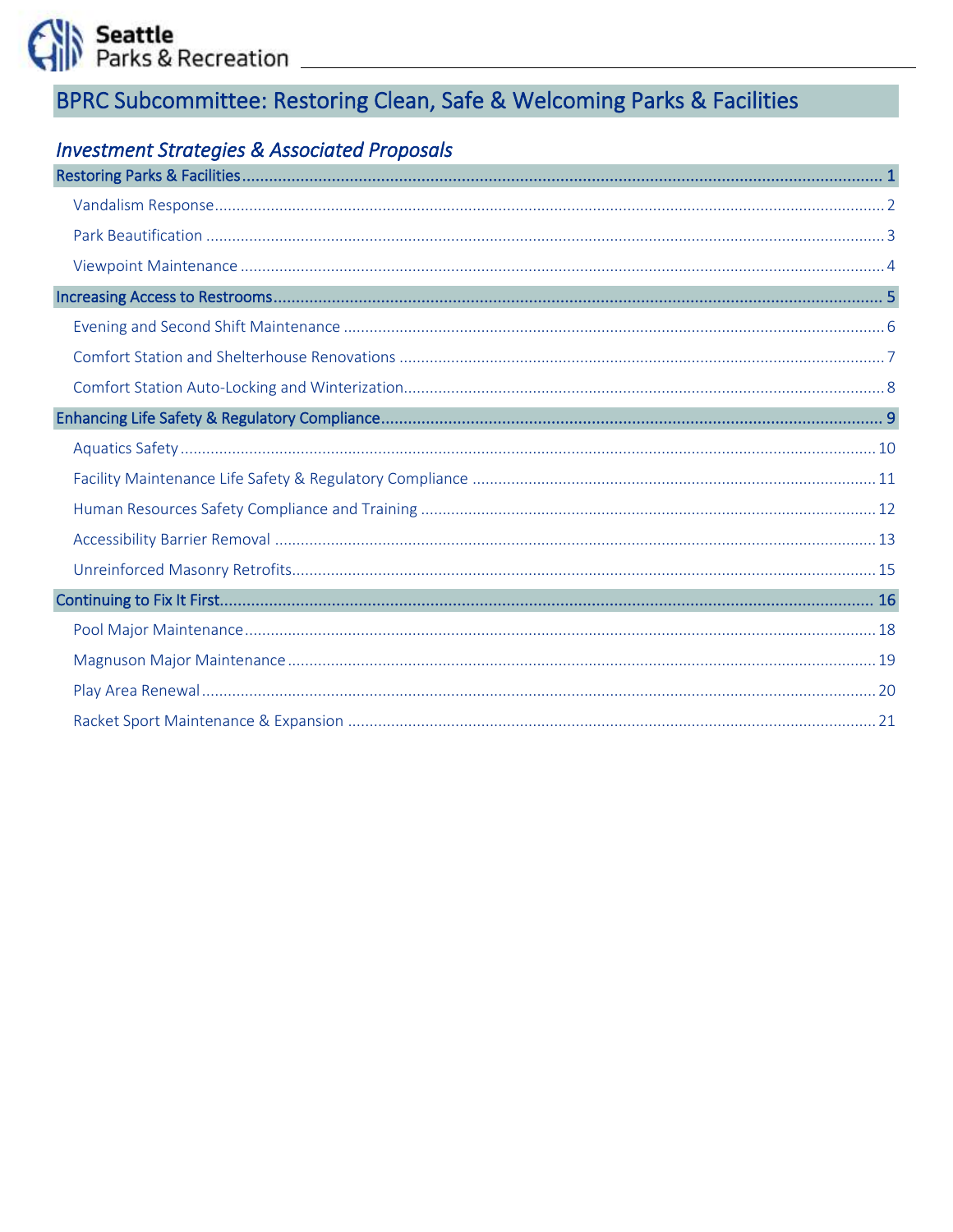# <span id="page-1-0"></span>Restoring Parks & Facilities

# Cycle 2 Funding Strategy

The pandemic has had a significant impact on the maintenance our parks and open space, both through additional wear and tear on facilities given increased visitorship and recreational use and through increased impacts of homelessness on parks and open space. The pandemic also confirmed that access to outdoor spaces is essential to public health and wellbeing, and SPR's outdoor amenities are seeing unprecedented levels of use. As we continue to recover from the pandemic, SPR will focus on restoring and beautifying our parks and facilities to maximize access and enjoyment for all residents and visitors.

#### Alignment with SPR Strategic Priorities

| 2020-2032 Strategic Plan | $\vdash$ HP3 = HP6 = HE9 = OE6 = OE9 |
|--------------------------|--------------------------------------|
| 2022-2024 Action Plan    | Action 3 • Action 17                 |

# Reporting & Accountability

- Increase in response time for vandalism-related work orders.
- Ongoing maintenance of 5 of SPR's 16 designated viewpoints.
- 78 hanging baskets installed in 6 parks and additional beautification of 18 parks by the end of 2023, with annual maintenance thereafter.

#### Relevant Community Input

#### **2019 Strategic Plan Engagement** • Strong interest in graffiti removal, vandalism response, and repair of small structures (benches, signs, etc.) • General concern about park and facility maintenance • Support for maintaining views at 16 designated viewpoints **2021 Action Plan Engagement** • Continued strong interest in graffiti removal & vandalism response • Strong desire for additional park maintenance and response to impacts of homelessness, including to landscaping and general park aesthetics

#### Equity Considerations

The proposals included in this funding package are largely systemwide. Though equity will be factored into prioritization of specific sites to the extent feasible, these proposals are primary focused on restoring all residents' access to wellmaintained and aesthetically pleasing parks and facilities.

#### Proposed Investments

Focuses on enhanced vandalism response to ensure SPR assets and amenities are available for use, making parks more aesthetically appealing including planting additional flower beds, planters, and hanging baskets, maintains SPR's viewpoints in alignment with the 2018 Viewpoints Advisory Team recommendations.

| <b>Proposed Expansion</b>    | <b>Line of Business</b>                 | <b>Investment Level</b> | FTE  |
|------------------------------|-----------------------------------------|-------------------------|------|
| Vandalism Response           | Capital Planning & Facility Maintenance | \$745,000               | 6.0  |
| <b>Park Beautification</b>   | <b>Grounds Maintenance</b>              | \$415,000               | 3.0  |
| <b>Viewpoint Maintenance</b> | Tree Crew & Natural Areas               | \$415,000               | 3.0  |
|                              | Total                                   | \$1,575,000             | 12.0 |

Other Considerations *(ideas or investments not currently included in strategy)* 

Funding for maintenance of all 16 designated viewpoints; funding for Olmsted Legacy Task Force recommendations.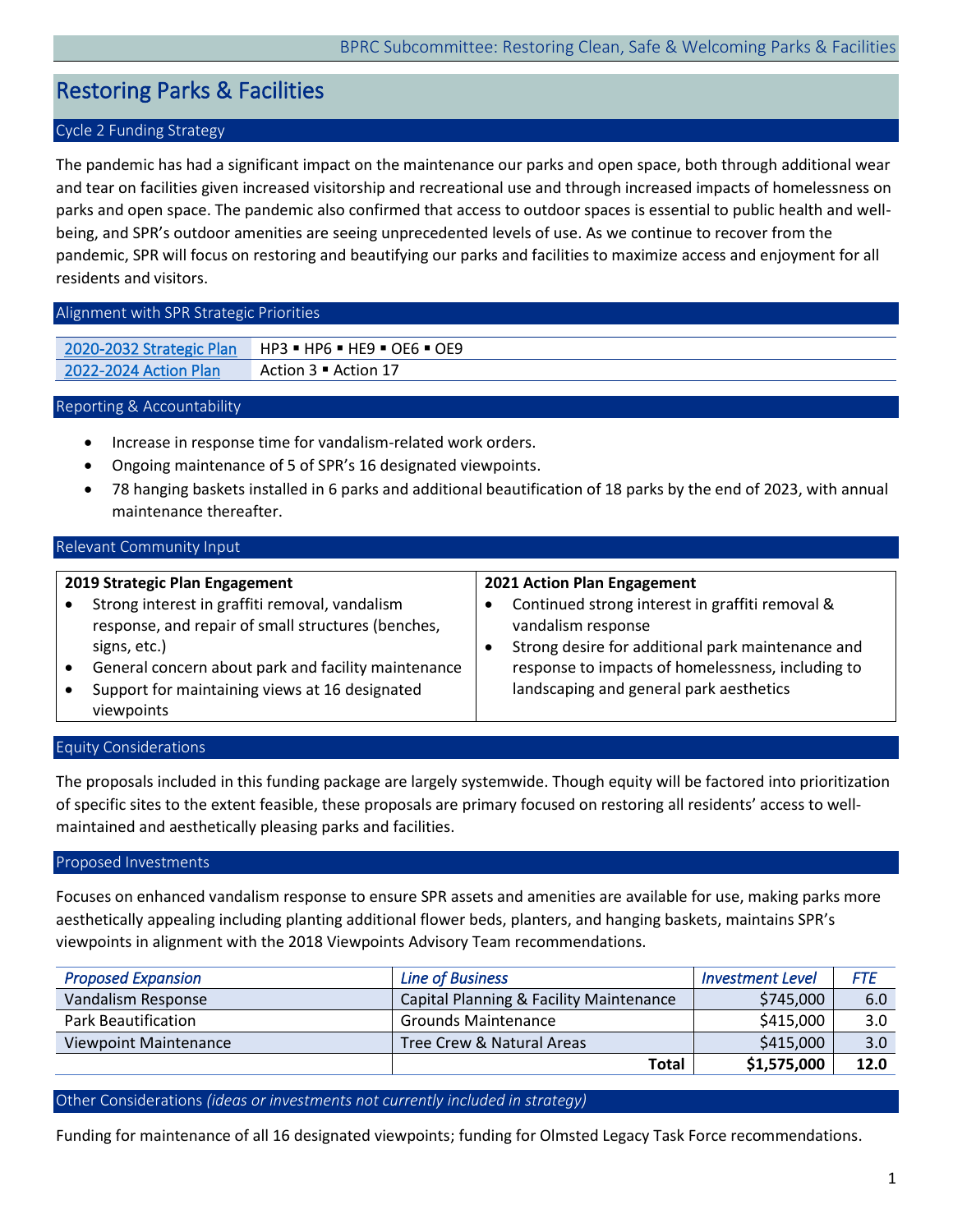# <span id="page-2-0"></span>Vandalism Response

#### Proposal Description

This proposal creates an emphasis team to serve as SPR's first response for key repairs and maintenance in response to vandalism and graffiti abatement. This crew would be comprised of Painters and Installation Maintenance Workers (IMWs) trained and specialized in repair work including graffiti abatement, irrigation, lighting, play areas, roof and gutter cleaning, downspout cleaning and furnishing replacements. This proposal would create a regular team for this critical work which is currently pulling existing employees away from their regular work which has created a gap in resources and reduced SPR's ability to focus on scheduled preventative maintenance. There is also an opportunity to identify opportunities for new Seattle Conservation Corps members (see separate proposal) to support this emergent work.

#### Baseline Funding & Level of Service

The Facility Maintenance Sub-Line of Business has a total budget of \$21.3 million, 20% of which is supported by the Park District, and includes a total of 147.50 FTE.

The Clean Cities Initiative and Encampment Restoration Project is supporting some of this work in 2022 however these are one-time resources which expires at the end of 2022. There is limited base funding to support this work in 2023 and beyond.

| Line of Business                          | <b>Sub-Line of Business</b> | <b>Baseline</b> |                                                           | FTF |  |
|-------------------------------------------|-----------------------------|-----------------|-----------------------------------------------------------|-----|--|
|                                           |                             | <b>MPD</b>      | GE                                                        | ОТН |  |
| Capital Planning & Facilities Maintenance | Facility Maintenance        |                 | $\frac{1}{2}$ \$4,262,000 \$14,108,000 \$2,980,000 147.50 |     |  |

#### Proposed Funding Level

| <b>Line of Business</b>                 | of Business :<br>- Jub-l<br>_ıne | ∟evel<br>stment ' |     |
|-----------------------------------------|----------------------------------|-------------------|-----|
| Capital Planning & Facility Maintenance | <b>Facility Maintenance</b>      | 745.000           | b.U |

#### Reporting & Accountability

- Establish baseline in 2023 and report on percent increase in response time for vandalism-related work orders in subsequent years.
- Labor hours charged by maintenance district (including equity analysis from overlay with Race and Social Equity Index).

#### Equity Considerations

**SPR Staff Equity Score:** Medium | Focus on expanding access to SPR services, responsiveness to community feedback, and explicit outcomes that support equity. This proposal is primarily driven by systemwide maintenance requirements.

#### Geographic Considerations

This is a citywide proposal which would have widespread impacts across SPR's parks and recreation system.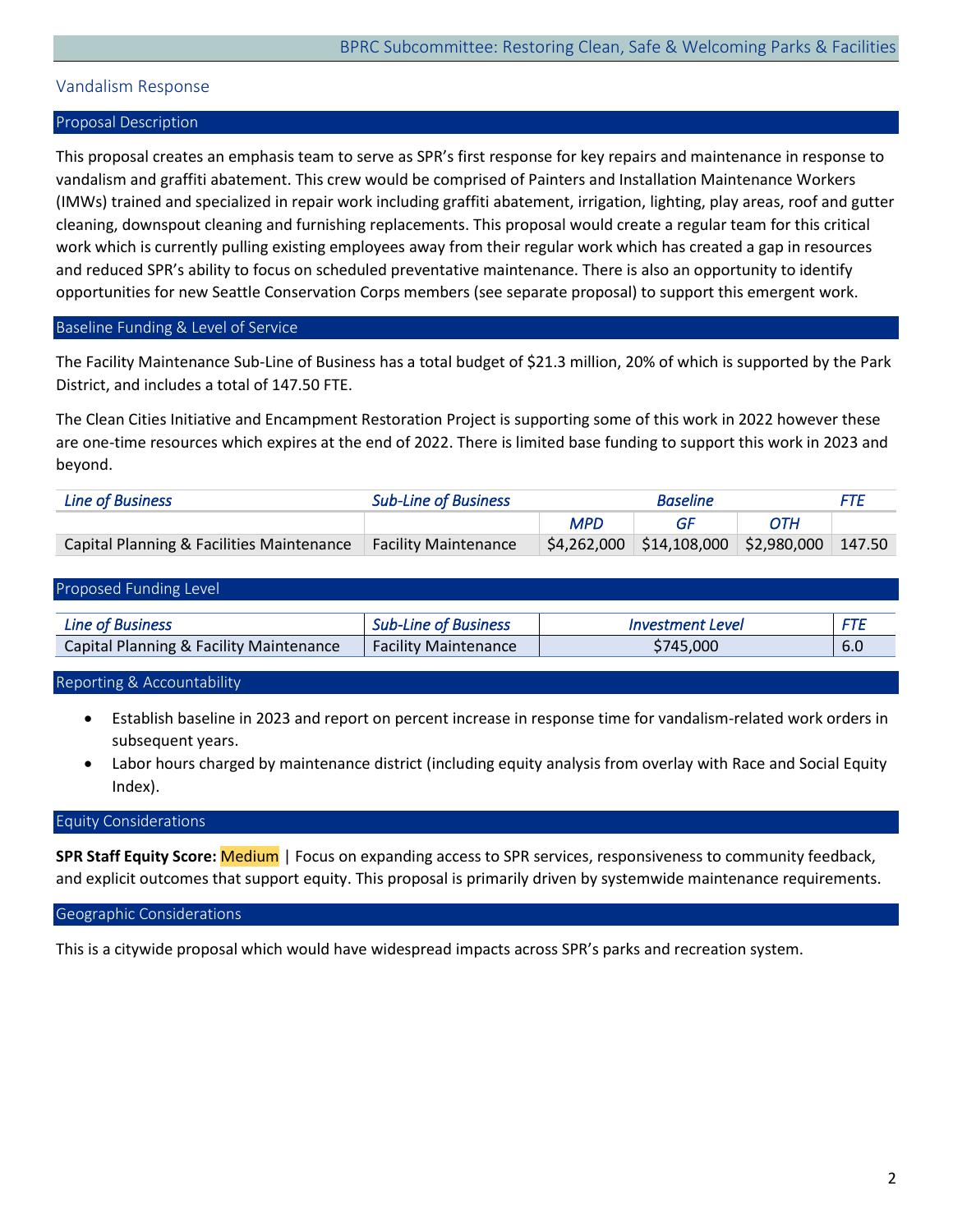# <span id="page-3-0"></span>Park Beautification

# Proposal Description

This proposal seeks to make highly trafficked parks more aesthetically appealing and welcoming as the city reopens and continues recovery post-pandemic. Specifically, this proposal relaunches the hanging flower baskets program in the downtown corridor, which originally launched in 1999 but which has lapsed in the intervening years. 78 hanging baskets would be added across six downtown parks (included in the Geographic Considerations section below). This investment would provide sustained support for soil preparation, weeding, grooming, fertilizing, pruning, daily watering, and deadheading in addition to timely response to vandalism and theft. This proposal will also apply a racial equity lens to identify up to three parks in Council District 1-6 for beautification through entryway enhancements like new annual flower beds around each park rainbow sign.

# Baseline Funding & Level of Service

The Grounds Maintenance Sub-Line of Business has a total budget of \$47.3 million, 13% of which is supported by the Park District, and includes a total of 260.52 FTE. This is a new proposal which is not part of the current baseline budget.

**Note:** the baseline includes \$4.2M in one time GF funding for the Clean City Initiative.

| Line of Business    | <b>Sub-Line of Business</b> | <b>Baseline</b> |                                                    | FTF |        |
|---------------------|-----------------------------|-----------------|----------------------------------------------------|-----|--------|
|                     |                             | <b>MPD</b>      |                                                    | ОТН |        |
| Grounds Maintenance | Grounds Maintenance         |                 | $\frac{1}{2}$ \$6,343,000 \$34,717,000 \$6,244,000 |     | 260.52 |

#### Proposed Funding Level

| <b>Line of Business</b>    | <b>Sub-Line of Business</b> | <i><b>Investment Level</b></i> | ET I         |
|----------------------------|-----------------------------|--------------------------------|--------------|
| <b>Grounds Maintenance</b> | Grounds Maintenance         | 415.000                        | $\mathbf{C}$ |

#### Reporting & Accountability

- 78 baskets installed in 6 parks by the end of 2023 and maintained annually.
- Beautification of 18 parks by the end of 2023, with annual maintenance thereafter.
- 4 partnerships established to support the hanging basket program, including leveraging resources, building volunteer or stewardship support for these locations.

#### Equity Considerations

**SPR Staff Equity Score:** Low | Focus on use of RSJ tools, but lack of explicit outcomes supporting equity and other equity-focused criteria. Funds a program in the well-resourced downtown area of Seattle.

#### Geographic Considerations

The locations and number of baskets proposed for funding are included in the table below. Additional beautification sites to be determined.

| Downtown Parks          | <b>Number of Baskets</b> |
|-------------------------|--------------------------|
| <b>Freeway Park</b>     | 10                       |
| Westlake Park           | 14                       |
| Tilikum Place           | 8                        |
| <b>Bell Street Park</b> | 16                       |
| <b>IDCCC</b>            | $\mathcal{P}$            |
| Victor Steinbrueck      | 28                       |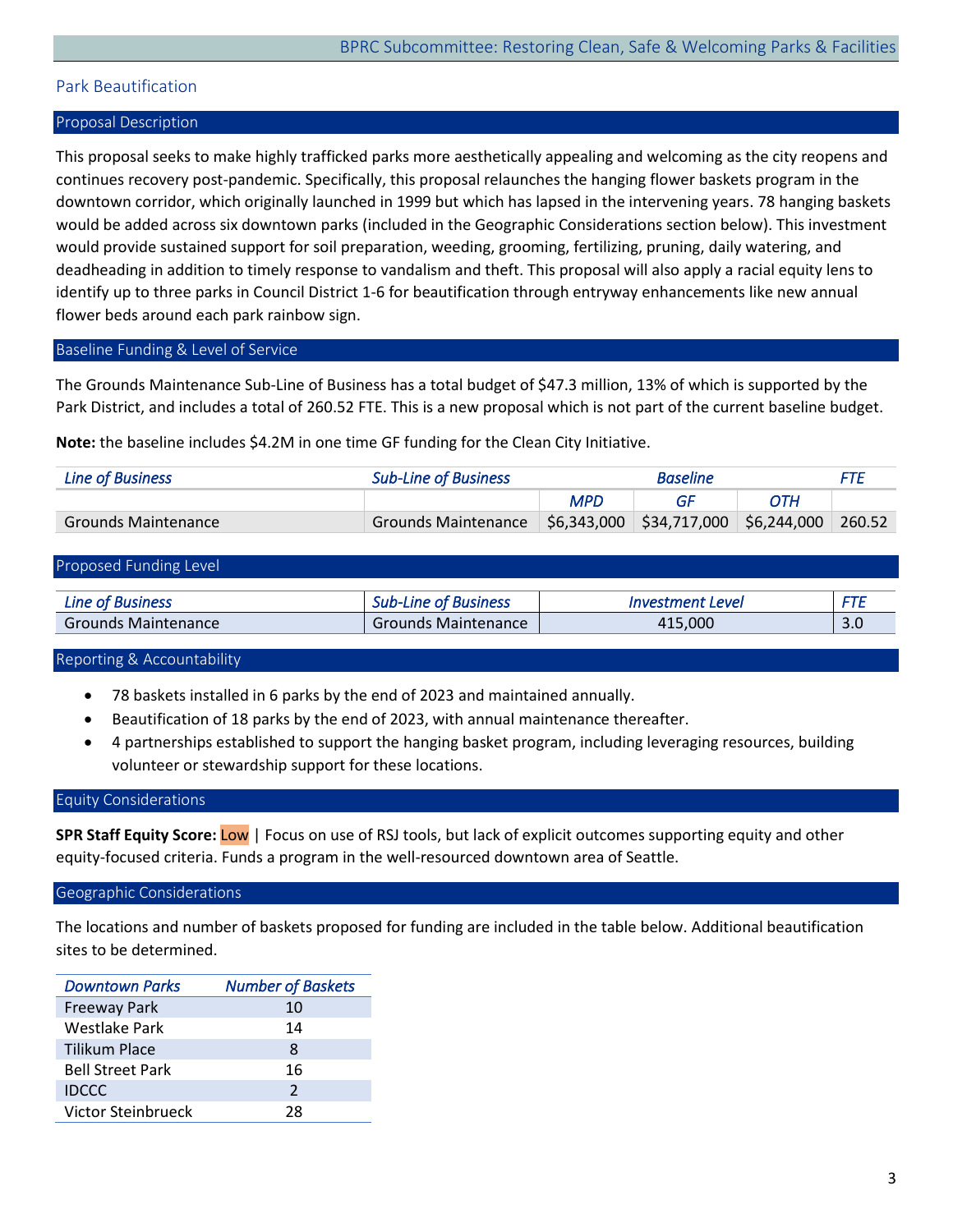# <span id="page-4-0"></span>Viewpoint Maintenance

#### Proposal Description

This proposal provides support for preserving 5 of SPR's designated viewpoints, including all phases of work needed for viewpoint management including planning, restoration, successful establishment, monitoring, and ongoing maintenance. These sites include 12<sup>th</sup> Avenue South, Admiral Viewpoint, Betty Bowen, Louisa Boren, and Mount Baker Ridge. Two additional sites, Marshall and Kerry Park, are in Green Seattle Partnership zones and can be incorporated into GSP's work program without additional resources. The remaining 9 sites will require more resources and funding to improve viewpoint opportunities. Viewpoints create challenging vegetation management conditions, as they are often perched on steep slopes. Trees and shrubs provide critical slope stability, and careless removal of vegetation or limited vegetation cover can increase landslide risk. Accomplishing the work proposed depends on thoughtful removal, restoration, and more frequent maintenance regimes, so this proposal builds a team of existing staff, new hires, and contracted support to support comprehensive project management, develop an overarching Viewpoint Management Plan, develop site-specific plans, conduct geo-technical analysis, and apply relevant subject matter expertise and specialized skills. This proposal builds the department's capacity to implement some of the 2018 Viewpoint Advisory Taskforce recommendations that guide SPR to preserve and maintain our sixteen dedicated viewpoint assets. This proposal also provides one-time funding for a planning and design process for Ursula Judkins Park, which is needed to add this site to the SEPA list for views in the Seattle Municipal Code.

### Baseline Funding & Level of Service

The Grounds Maintenance Sub-Line of Business has a total budget of \$47.3 million, 13% of which is supported by the Park District, and includes a total of 260.52 FTE. This is a new proposal which is not part of the current baseline budget.

**Note:** the baseline includes \$4.2M in one time GF funding for the Clean City Initiative.

| Line of Business    | <b>Sub-Line of Business</b>                                    | <b>Baseline</b> |  |     |        |
|---------------------|----------------------------------------------------------------|-----------------|--|-----|--------|
|                     |                                                                | <b>MPD</b>      |  | ОТН |        |
| Grounds Maintenance | Grounds Maintenance   \$6,343,000   \$34,717,000   \$6,244,000 |                 |  |     | 260.52 |

| Proposed Funding Level     |                             |                         |     |
|----------------------------|-----------------------------|-------------------------|-----|
| <b>Line of Business</b>    | <b>Sub-Line of Business</b> | <i>Investment Level</i> | FTE |
| <b>Grounds Maintenance</b> | Grounds Maintenance         | \$415,000               | 3.0 |

Reporting & Accountability

• Ongoing management of 5 of SPR's 16 designated viewpoints. Restoration activities to be complete and ongoing maintenance underway at all sites by cycle end (2028).

Equity Considerations

**SPR Staff Equity Score:** Low/Medium | Focus on inclusive engagement, expanding access to SPR services, use of RSJ tools but lack of explicit outcomes supporting equity and other equity-focused criteria.

# Geographic Considerations

SPR's sixteen designated viewpoints include Bagley Viewpoint, Banner Place/Rainbow Point, 12<sup>th</sup> Avenue South Viewpoint, Admiral Viewpoint (Belvedere Park), Betty Bowen Viewpoint (Marshall Park), Charles Richey Sr. Viewpoint (Alki Beach Park), East Portal 1-90 Overlook, Hamilton Viewpoint Park, Kerry Park, Louisa Boren Overlook, Mt. Baker Ridge Viewpoint, West Seattle Rotary Viewpoint, Emma Schmitz Memorial Overlook, Sunset Hill Park, Ursula Judkins Park, and Northwest 60<sup>th</sup> St. Viewpoint. The distribution of these viewpoints is visible on the SPR Parks and Amenities [Map](https://seattlecitygis.maps.arcgis.com/apps/instant/basic/index.html?appid=d2d97894f87c42e4b31ec14024d43775) (see "Viewpoints" layer in the Park Layers section).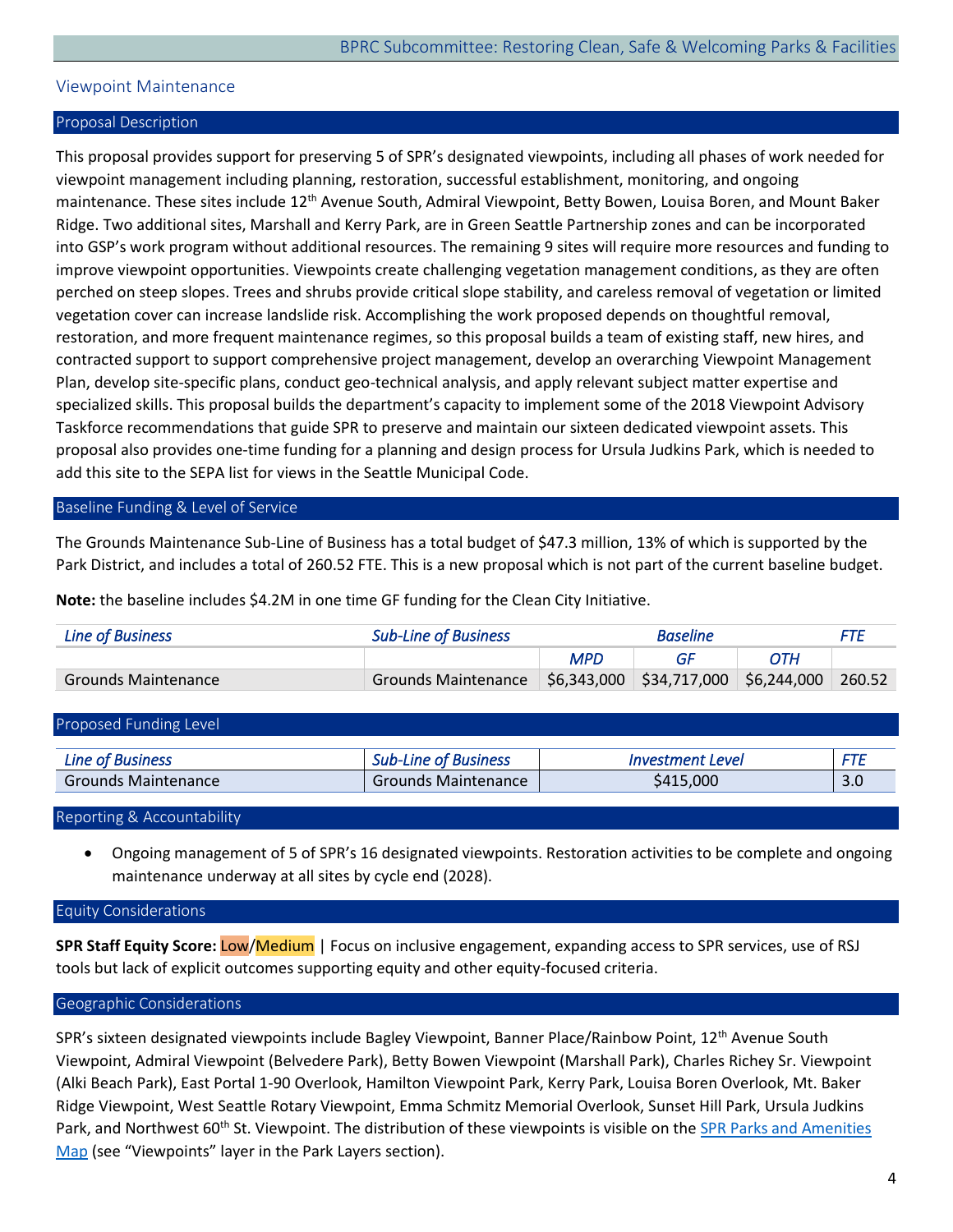# <span id="page-5-0"></span>Increasing Access to Restrooms

# Cycle 2 Funding Strategy

SPR consistently hears from our community about the need to sustain and expand access to clean and safe public restrooms. These amenities are critical to park visitors and families, and maximizing the availability and accessibility of our public restrooms is a key priority for SPR. This strategy employs three primary tools to drive toward this outcome: enhancing maintenance of comfort stations, renovating, and making infrastructure improvements at comfort stations, and expanding year-round access through winterization.

#### Alignment with SPR Strategic Priorities

[2020-2032 Strategic Plan](https://www.seattle.gov/Documents/Departments/ParksAndRecreation/PoliciesPlanning/SPR_Strategic_Plan.03.27.2020.pdf) HP3 · HE6 · SC11 [2022-2024 Action Plan](https://www.seattle.gov/Documents/Departments/ParksAndRecreation/BRPC/2022-2024%20Action%20Plan_031022.pdf) Action 19

#### Reporting & Accountability

- Double total annual maintenance hours at comfort stations
- Renovate 2 additional comfort stations/shelterhouses annually (total of 4 per year)
- Install auto-locking on 5-7 comfort stations over Cycle 2 per year
- Winterize 10 comfort stations per year over Cycle 2

#### Relevant Community Input **2019 Strategic Plan Engagement** • Add more/better public restrooms • Repair and clean existing restrooms more frequently, and increase safety • Provide year-round restrooms access • Appreciation for accessibility upgrades in restrooms **2021 Action Plan Engagement** • Continue prioritizing cleanliness and availability of public restrooms, including expanded year-round access • Improve restroom infrastructure (i.e., repairs) • Improve restroom safety and cleanliness

#### Equity Considerations

This strategy represents a system-wide response to ongoing concern from our community about increasing access to safe and welcoming restrooms for park visitors and to provide critical hygiene resources to individuals experiencing homelessness. To the extent possible, departmental equity analysis tools will be used to prioritize the sequence in which additional restrooms are winterized and brought into year-round service and to analyze the distribution of labor hours maintaining those assets.

#### Proposed Investments

Enhances comfort station maintenance by adding evening maintenance shifts, invests in infrastructure improvements to make comfort stations safer and more accessible, comfort station renovation, and supports expanding year-round access by investing in strategies like auto-locking and winterization at additional comfort stations.

| <b>Proposed Expansion</b>                           | <b>Line of Business</b>               | <b>Investment Level</b> | <b>FTF</b> |
|-----------------------------------------------------|---------------------------------------|-------------------------|------------|
| Evening and Second Shift Maintenance                | <b>Grounds Maintenance</b>            | \$1,222,000             | 12.0       |
| <b>Comfort Station and Shelterhouse Renovations</b> | Asset Management & Life Cycle Program | \$1,450,000             | 0.0        |
| Comfort Station Auto-Locking & Winterization        | <b>Facility Maintenance</b>           | \$580,000               | 1.0        |
|                                                     |                                       | Total   \$3,252,000     | 13.0       |

#### Other Considerations *(ideas or investments not currently included in strategy)*

Building new comfort stations or other public hygiene services beyond existing system footprint.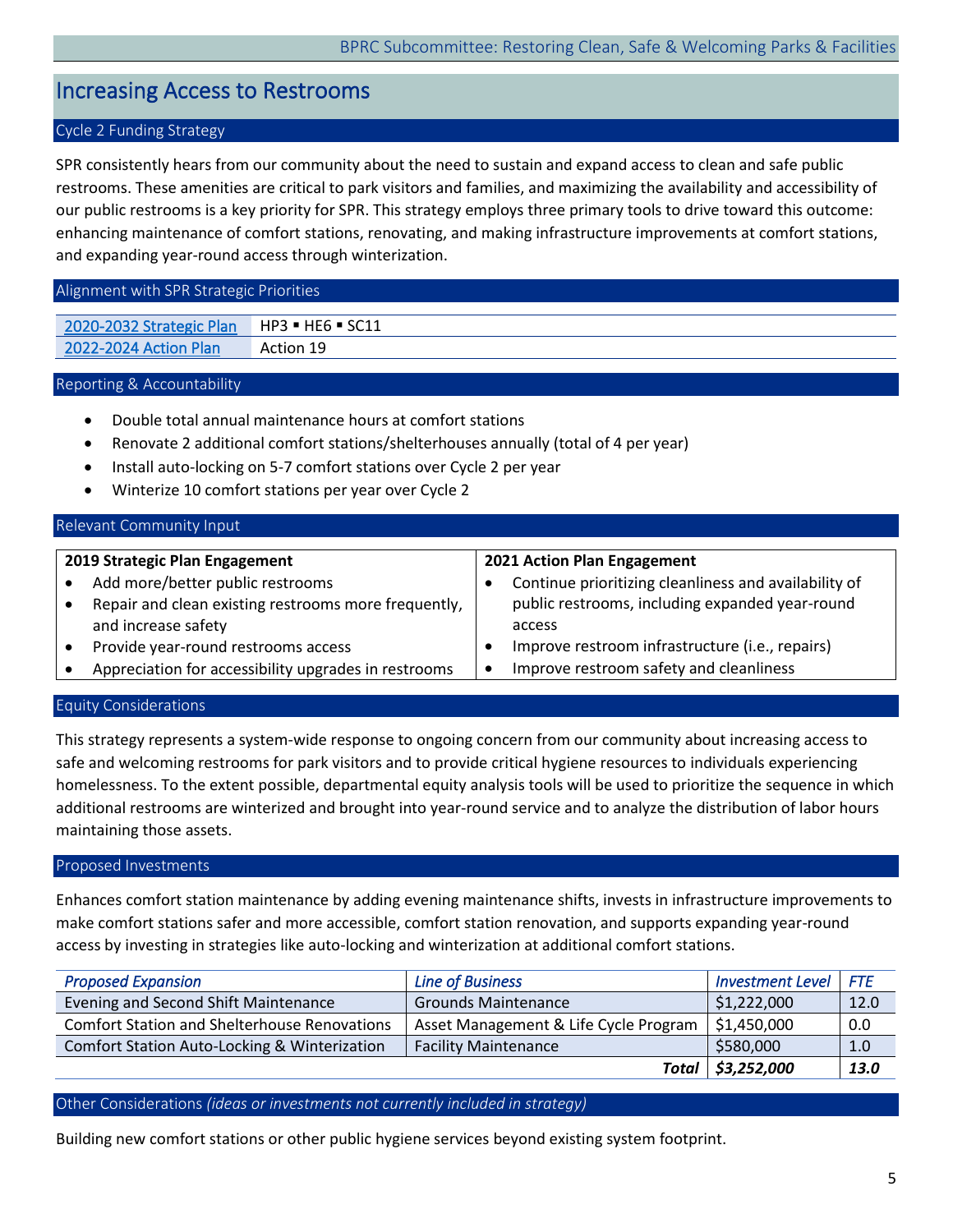# <span id="page-6-0"></span>Evening and Second Shift Maintenance

#### Proposal Description

Expanding access to additional comfort stations year-round will require additional grounds maintenance staff and an expansion in service hours to meet increased cleanliness demands and to provide consistent access to the public, including those living unsheltered. This proposal will address these issues by adding 12 new team members to form two evening/second shift maintenance teams, with 6 additional staff each devoted to North Sector and South Sector work. This additional capacity will help SPR provide year-round 7 days coverage for comfort station maintenance. Adding these dedicated teams will also assist in reducing the amount of deferred maintenance for other grounds maintenance needs that has increased with pandemic-related staffing shortfalls. In addition to dedicated emphasis on comfort station cleaning, these teams will support evening/weekend priority work around garbage/recycling, litter pick up and gate locking and will support peak workload activities such as beach fires in the summer and leaf removal in the fall.

#### Baseline Funding & Level of Service

SPR's Grounds Maintenance line of business operates a total of 8 maintenance districts split between a North Sector (Northeast, Northwest, North Central, Central East), and a South Sector (Downtown, South Central, Southwest, and Southeast). Cycle 1 Park District funding supported enhanced cleans at 41 high-volume comfort station sites, which will continue in Cycle 2.

**Note:** the baseline includes \$4.2M in one time GF funding for the Clean City Initiative.

| Line of Business    | <b>Sub-Line of Business</b> | <b>Baseline</b> |                                         |     |        |
|---------------------|-----------------------------|-----------------|-----------------------------------------|-----|--------|
|                     |                             | <b>MPD</b>      | GE                                      | ОТН |        |
| Grounds Maintenance | Grounds Maintenance         |                 | $$6,343,000$ $$34,717,000$ $$6,244,000$ |     | 260.52 |

#### Proposed Funding Level

| ∟ıne        | <b>Business</b> | . Level    | ---    |
|-------------|-----------------|------------|--------|
| ,,,,,,      | . JUL           | Investment | 7 L    |
| Maintenance | Maintenance     | .000       | $\sim$ |
| Grounds     | Grounds         |            | 12.U   |

Reporting & Accountability

- Increase non-peak season comfort station coverage from 5 days to 7 days (increase of 2 days)
- Provide an additional 19,000 hours of grounds maintenance at developed parks with an emphasis on restroom cleaning.

# Equity Considerations

**SPR Staff Equity Score:** Medium | Focus on inclusive engagement, expand opportunities and access, responsiveness to community feedback.

#### Geographic Considerations

This proposal would have system-wide impacts, though the sequence in which comfort stations are winterized and therefore brought into year-round 7-day maintenance service is dependent on the Comfort Station Auto-Locking and Winterization proposal (below). The geographic distribution of SPR's public restrooms (comfort stations, shelter houses, and bathhouses) is viewable as a layer in th[e SPR Parks and Amenities Map.](https://seattlecitygis.maps.arcgis.com/apps/instant/basic/index.html?appid=d2d97894f87c42e4b31ec14024d43775)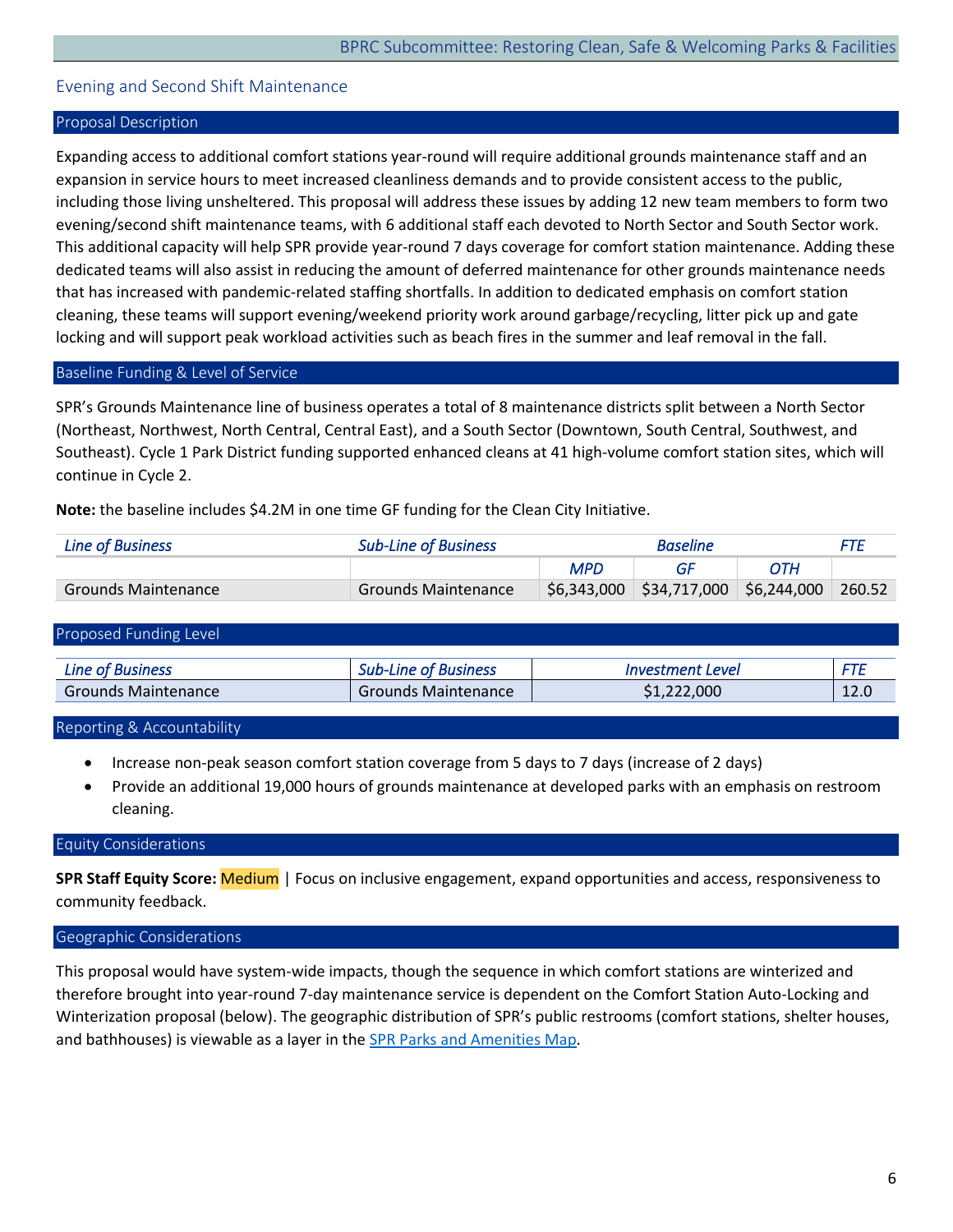# <span id="page-7-0"></span>Comfort Station and Shelterhouse Renovations

# Proposal Description

This proposal increases resources available to provide much needed refreshes to comfort stations and shelterhouses including replacing windows, finishings, plumbing fixtures, partitions, and roofs, meeting accessibility requirements, and providing non-gender specific restroom options. Recently, projects have also included epoxy flooring, which make them less prone to foul scents and easier to clean. When necessary, these projects fund full replacements of the buildings. Where priorities align, SPR also seeks to combine work at comfort stations with other work at the park location.

# Baseline Funding & Level of Service

SPR owns 94 comfort stations and 30 shelterhouses, and currently has \$1.6 million per year allocated to renovate these assets, a funding level which has not kept up with escalating costs or rates of vandalism and arson. At an average cost per project of about \$540,000 and given increasing incidents of arson in recent years, the current level of funding for the program funds at most two non-fire related renewal projects per year. Assuming no redirection due to arson, current baseline funding supports a once every 42-year renewal cycle.

| Proposed Funding Level                |                             |                         |            |
|---------------------------------------|-----------------------------|-------------------------|------------|
|                                       |                             |                         |            |
| Line of Business                      | <b>Sub-Line of Business</b> | <b>Investment Level</b> | <b>FTE</b> |
| Asset management & Life Cycle Program | <b>Buildings</b>            | \$1,450,000             | 0.0        |
|                                       |                             |                         |            |

#### Reporting & Accountability

- This investment would reduce SPR's current comfort station renovation life cycle from 42 years to an average of 30 years by almost doubling the number of sites addressed per year.
- This also includes \$500K contingency in insurance deductible to respond to fire damaged comfort stations.

# Equity Considerations

Comfort stations are prioritized for work based on the results of condition assessments while also factoring in race and social equity and the location's status on the city's ADA Barrier Removal schedule.

#### Geographic Considerations

Comfort stations and shelterhouses likely to be renovated in Cycle 2 include:

| <b>Potential Early Project Candidates</b>              | <b>Race and Social Equity Index Quintile</b> | <b>Council District</b> |
|--------------------------------------------------------|----------------------------------------------|-------------------------|
| Dahl Comfort Station Renovation                        | Second Lowest Disadvantage                   | 4                       |
| Dr. Jose Rizal Park Renovation                         | <b>Highest Disadvantage</b>                  |                         |
| Genesee Playfield Comfort Station Replacement          | <b>Highest Disadvantage</b>                  |                         |
| <b>Judkins Park Lower Comfort Station Renovation</b>   | <b>Highest Disadvantage</b>                  |                         |
| Judkins Park Upper Comfort Station Renovation          | <b>Highest Disadvantage</b>                  | 3                       |
| Licton Springs Park Comfort Station Rehabilitation     | Second Highest Disadvantage                  |                         |
| Lincoln Park Wading Pool Shelterhouse Renovation       | Second Lowest Disadvantage                   |                         |
| Lower Woodland Comfort Station Rehabilitation          | Lowest Disadvantage                          | 6                       |
| Northacres Playfield Comfort Station Renovation        | Second Highest Disadvantage                  | 5                       |
| <b>Westcrest Park South Comfort Station Renovation</b> | <b>Highest Disadvantage</b>                  |                         |

See "Comfort Station and Shelterhouse Increment" layer on the Potential Cycle 2 Park District Capital Investments map for the geographic distribution of these sites.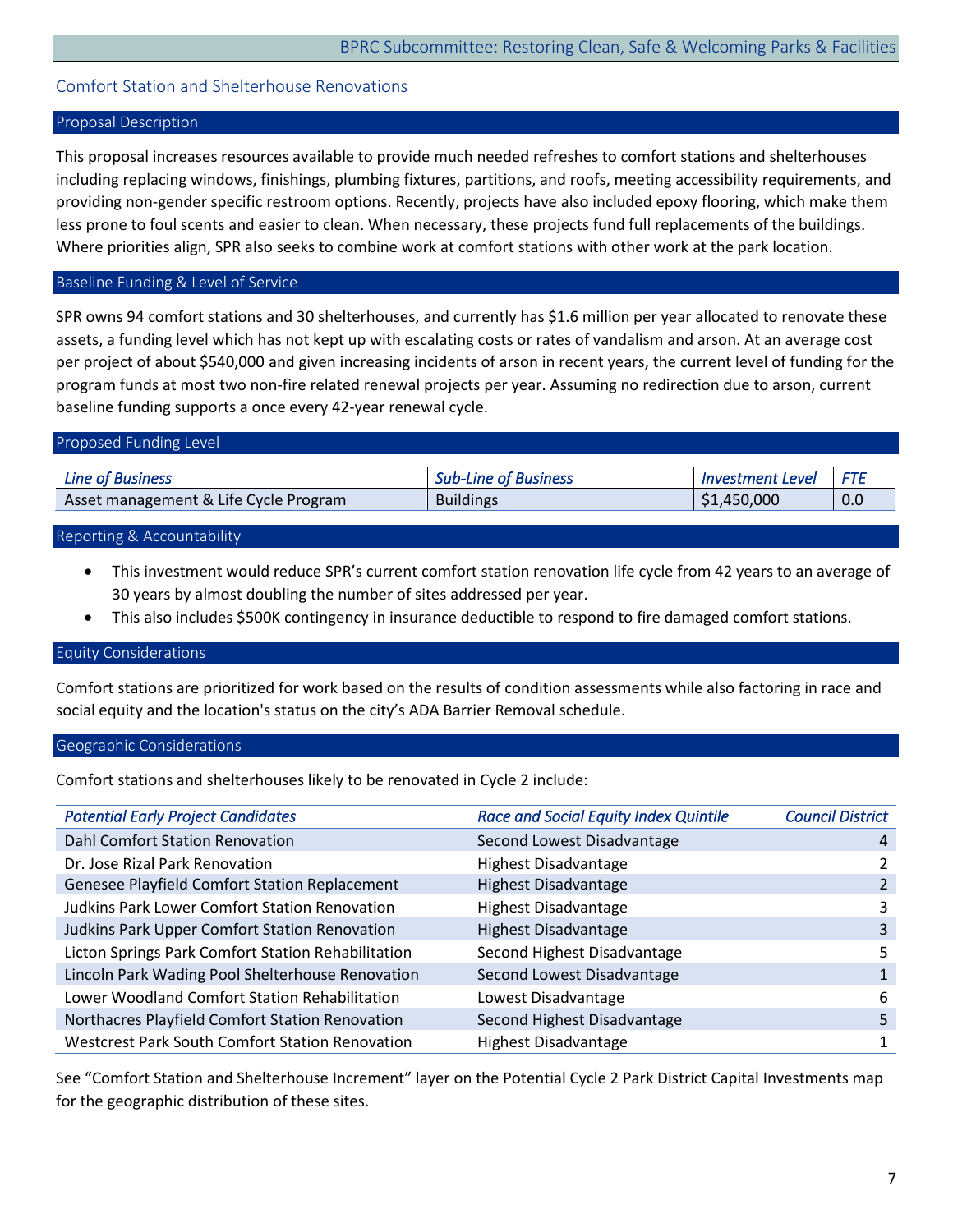# <span id="page-8-0"></span>Comfort Station Auto-Locking and Winterization

# Proposal Description

This proposal will coordinate with the comfort station renovation program install auto-locking doors to increase access and safety. This technology will increase safety of staff who now manually lock /unlock these sites as well as park users who from time to time have been locked in facilities. This proposal also adds a dedicated staff position to install, monitor, and repair this equipment. This proposal also converts comfort station infrastructure to be able to remain open year-round by upgrading heating and electrical components. Increasing the number of comfort stations open longer hours and year-round does introduce new staffing needs for maintenance, which is addressed in the Evening/Second Shift proposal (above).

#### Baseline Funding & Level of Service

SPR currently winterizes a subset of our comfort stations each year and has installed auto-locking technology at 11 sites to date. We do not currently have resources in our base budget to winterize or install auto-locking technology across our system.

| Line of Business                          | <b>Sub-Line of Business</b> | <b>Baseline</b> |                                                | FTF        |  |
|-------------------------------------------|-----------------------------|-----------------|------------------------------------------------|------------|--|
|                                           |                             | <b>MPD</b>      |                                                | <b>OTH</b> |  |
| Capital Planning & Facilities Maintenance | Facility Maintenance        |                 | $$4,262,000$ $$14,108,000$ $$2,970,000$ 147.50 |            |  |

#### Proposed Funding Level

| Line of Business                                                 | <b>Sub-Line of Business</b> | <i>Investment Level</i> |  |
|------------------------------------------------------------------|-----------------------------|-------------------------|--|
| Capital Planning & Facilities Maintenance   Facility Maintenance |                             | \$580,000               |  |

#### Reporting & Accountability

- Install auto-locking on 5-7 comfort stations per year
- Winterization investments at 10 comfort stations per year

#### Equity Considerations

**SPR Staff Equity Score:** Medium | Focus on expanding access to SPR services and responsiveness to community feedback, and some RSJ tool application, though use level given higher priority.

#### Geographic Considerations

This proposal would have system-wide impacts, though the sequence in which comfort stations are winterized and autolocking is installed will be informed by the comfort station's adjacency to a major park or playfield with high levels of use. Consideration of where the facilities are on the social equity and index map to pinpoint those in the most disadvantage areas would be given further priority. The geographic distribution of SPR's public restrooms (comfort stations, shelter houses, and bathhouses) is viewable as a layer in the **SPR Parks and Amenities Map**.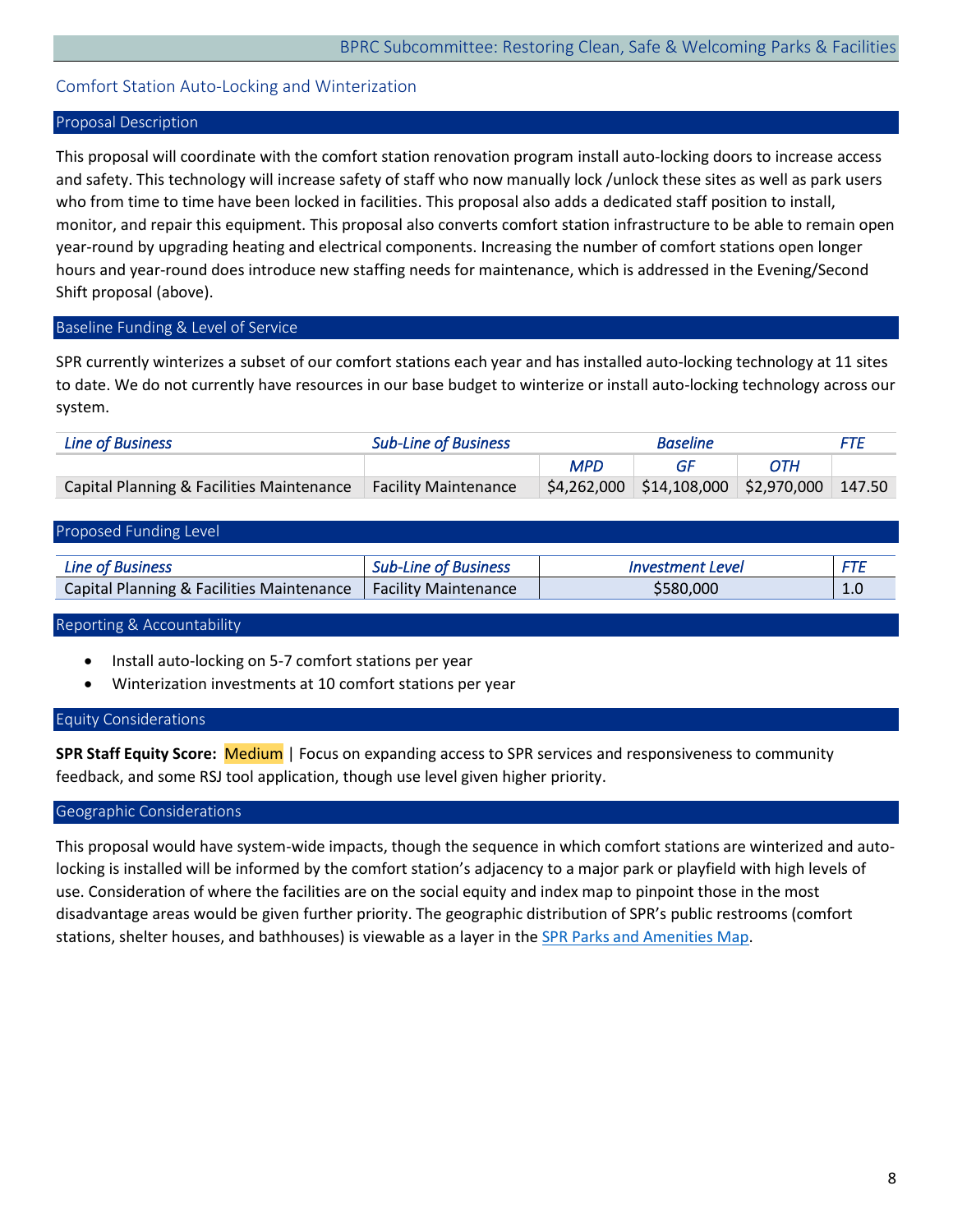# <span id="page-9-0"></span>Enhancing Life Safety & Regulatory Compliance

# Cycle 2 Funding Strategy

A critical component of providing excellent parks and recreation services is ensuring that we are investing in safe facilities and meeting regulatory requirements that govern our different lines of business. This strategy ensures SPR is making sufficient investments to meet these important guideposts, comply with standards, rules, and regulations, and keep our community safe.

#### Alignment with SPR Strategic Priorities

[2020-2032 Strategic Plan](https://www.seattle.gov/Documents/Departments/ParksAndRecreation/PoliciesPlanning/SPR_Strategic_Plan.03.27.2020.pdf) | HP2 · HP3 · OE4 · OE9 [2022-2024 Action Plan](https://www.seattle.gov/Documents/Departments/ParksAndRecreation/BRPC/2022-2024%20Action%20Plan_031022.pdf) n/a

#### Reporting & Accountability

- SPR safety training of Aquatics staff in compliance with American Red Cross standards.
- Increase in ratio of preventative maintenance to demand-based maintenance.
- Significant additional focus on workplace violence prevention and safety and health training compliance.
- Halving of anticipated timeline to remove all SPR's ADA barriers on Citywide Barrier Removal Schedule.
- Improved capacity to assess and retrofit unreinforced facilities in anticipating of forthcoming guidelines.

#### Relevant Community Input

| 2019 Strategic Plan Engagement                        | 2021 Action Plan Engagement                       |
|-------------------------------------------------------|---------------------------------------------------|
| Add more accessible paths, play structures, and other | Address issues with park safety and accessibility |
| amenities                                             | Create more ADA-accessible paths and facilities   |
|                                                       | Invest in staff training                          |

# Equity Considerations

The proposals included in this funding package are largely systemwide and primarily driven by the criteria of life safety and compliance with rules, regulations, and standards that impact SPR's operations. Equity will be factored into prioritization of specific sites to the extent feasible.

#### Proposed Investments

Continues to address accessibility barriers in compliance with the Americans with Disabilities Act, supports seismic retrofits for unreinforced masonry for earthquake safety, ensuring lifeguards meet Red Cross training requirements, supporting critical preventative maintenance investments, and builds capacity to respond to workplace incidents.

| <b>Proposed Expansion</b>                                          | <b>Line of Business</b>                 | <i><u><b>Investment</b></u></i><br>Level | <b>FTE</b> |
|--------------------------------------------------------------------|-----------------------------------------|------------------------------------------|------------|
| <b>Aquatics Safety</b>                                             | <b>Recreation Facilities</b>            | \$625,000                                | 1.0        |
| Facility Maintenance Life Safety &<br><b>Regulatory Compliance</b> | Capital Planning & Facility Maintenance | \$1,150,000                              | 6.0        |
| Safety Compliance and Training                                     | <b>Administration &amp; Support</b>     | \$335,000                                | 2.0        |
| <b>Accessibility Barrier Removal</b>                               | Asset Management & Life Cycle Programs  | \$2,080,000                              | 1.0        |
| <b>Unreinforced Masonry Retrofits</b>                              | Asset Management & Life Cycle Programs  | \$1,770,000                              | 0.0        |
|                                                                    | <b>Total</b>                            | \$5,960,000                              | 10.0       |

#### Other Considerations *(ideas or investments not currently included in strategy)*

Does not fund a more comprehensive approach to accessibility needs (i.e., sensory sensitivity) or address barriers on Citywide Removal Schedule on an even more accelerated timeline; more funding for anticipated seismic retrofits.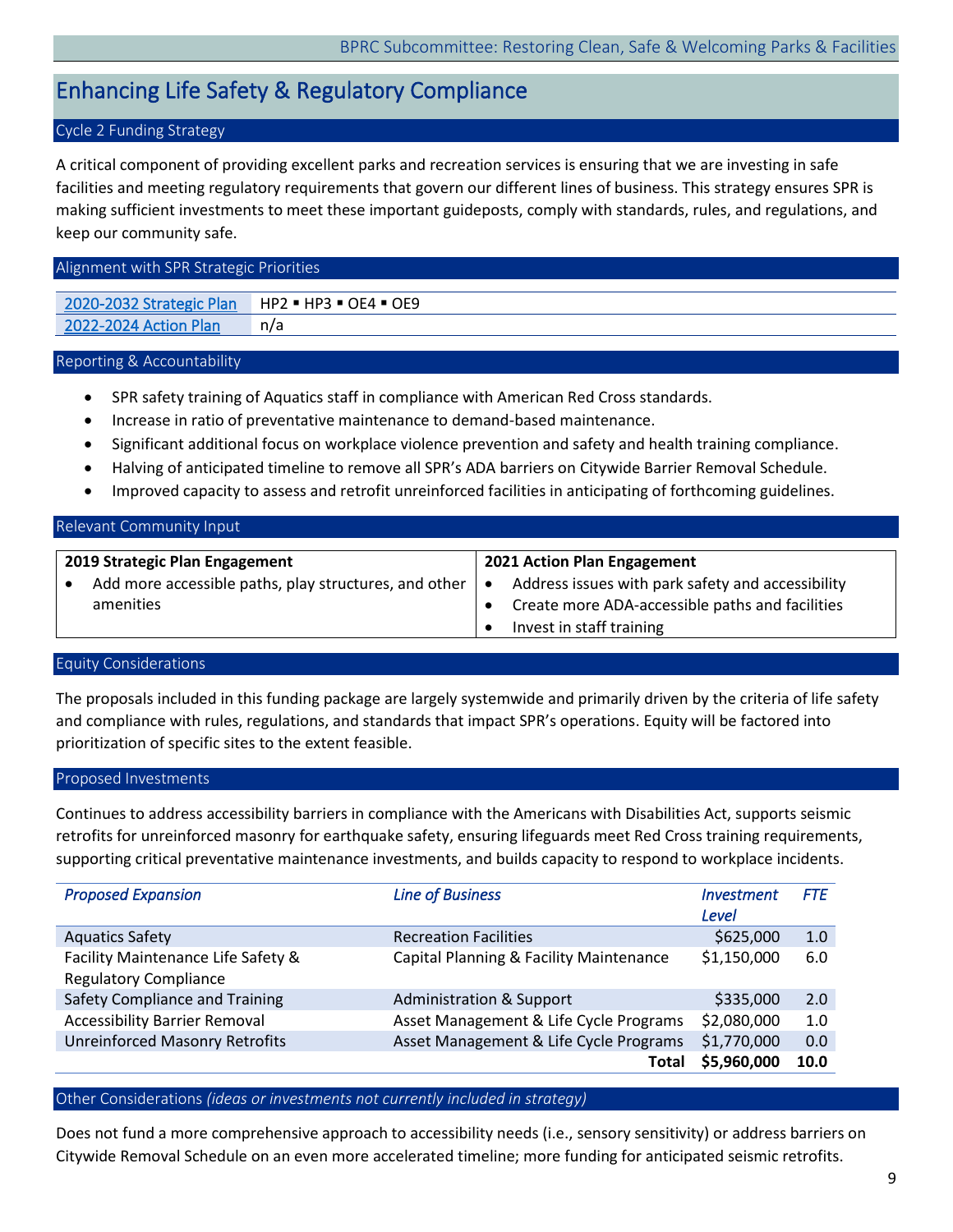# <span id="page-10-0"></span>Aquatics Safety

# Proposal Description

SPR's indoor and outdoor aquatics assets are some of the most popular amenities in our system, with our pool facilities hosting over 1.5 million visitors annually, and on average nearly 220,000 visitors to our lifeguarded beaches each summer, with 120 life-saving incidents (pre-pandemic). SPR is heavily reliant on seasonal temporary staff to serve as lifeguards, many of whom are young and come to the department with little to no work experience. This proposal invests in improving safety and mitigating risk at our summer beaches and our pools in several important ways:

- Aligning with American Red Cross pre-service training recommendations by launching a pre-season Beach Manager Training Camp, increasing beach lifeguard pre-service training, and enhancing pre-service beach orientation for seasonal beach managers, who are often entry-level teenage staff or young temporary staff.
- Meeting Red Cross Safety standards and industry best practice for swim lessons and water exercise classes by providing on deck lifeguards (in addition to program instructors) whenever programs are in the water.
- Doubling lifeguard safety training at pools to increase safety and come into compliance with Red Cross standards and maintain a high level of safety expectation at our facilities.
- Coordinating regular safety audits, training, and job training and outreach.

# Baseline Funding & Level of Service

The Aquatics Line of Business has a budget of about \$9.2M which funds operation of indoor and outdoor pools, small craft centers, lifeguarded summer beaches and the lifeguard training program, boat ramps, wading pools, and spray parks. The current baseline funding is not sufficient to address this need for increased training levels for aquatics staff.

| <b>Line of Business</b>               | <b>Sub-Line of Business</b> | <b>Baseline</b> |             | <i>FTF</i>  |       |
|---------------------------------------|-----------------------------|-----------------|-------------|-------------|-------|
|                                       |                             | <b>MPD</b>      |             | ОТН         |       |
| <b>Recreation Facility Operations</b> | <b>Aquatics</b>             | \$0             | \$3,288,000 | \$5,900,000 | 48.05 |

# Proposed Funding Level

| <b>Line of Business</b>               | : of Business<br>ا-ub-<br>une. | Level<br>stment i<br><i>INVPST</i> | <b>CTC</b>            |
|---------------------------------------|--------------------------------|------------------------------------|-----------------------|
| <b>Recreation Facility Operations</b> | Aquatics                       | .000<br>ヽゎノヽ                       | $\overline{ }$<br>1.U |

#### Reporting & Accountability

- Double monthly safety training for all lifeguard staff (from 2 to 4 hours/month).
- Addition of 4 hours of pre-season training for all beach staff (approximately 100)
- Add 16 hours of pre-season development for Beach Managers and Beach Senior Lifeguards (18 staff total)

# Equity Considerations

**SPR Staff Equity Score:** Low I Focus on inclusive engagement, but lack of explicit outcomes supporting equity and other equity-focused criteria. This proposal is primarily driven by life safety and regulatory compliance criteria.

#### Geographic Considerations

This proposal impacts all 10 SPR pools, including Ballard, Colman, Evans, Helene Madison, Meadowbrook, Medgar Evers, Mounger, Queen Anne, Rainier Beach, and Southwest, and 9 summer beaches, including East Green Lake, Madison, Madrona, Magnuson, Matthews, Mount Baker, Pritchard, Seward, and West Green Lake. The distribution of these pools and beaches is visible on the [SPR Parks and Amenities Map](https://seattlecitygis.maps.arcgis.com/apps/instant/basic/index.html?appid=d2d97894f87c42e4b31ec14024d43775) (see "Swimming Beaches" and "Swimming Pools" layers in the Park Layers section).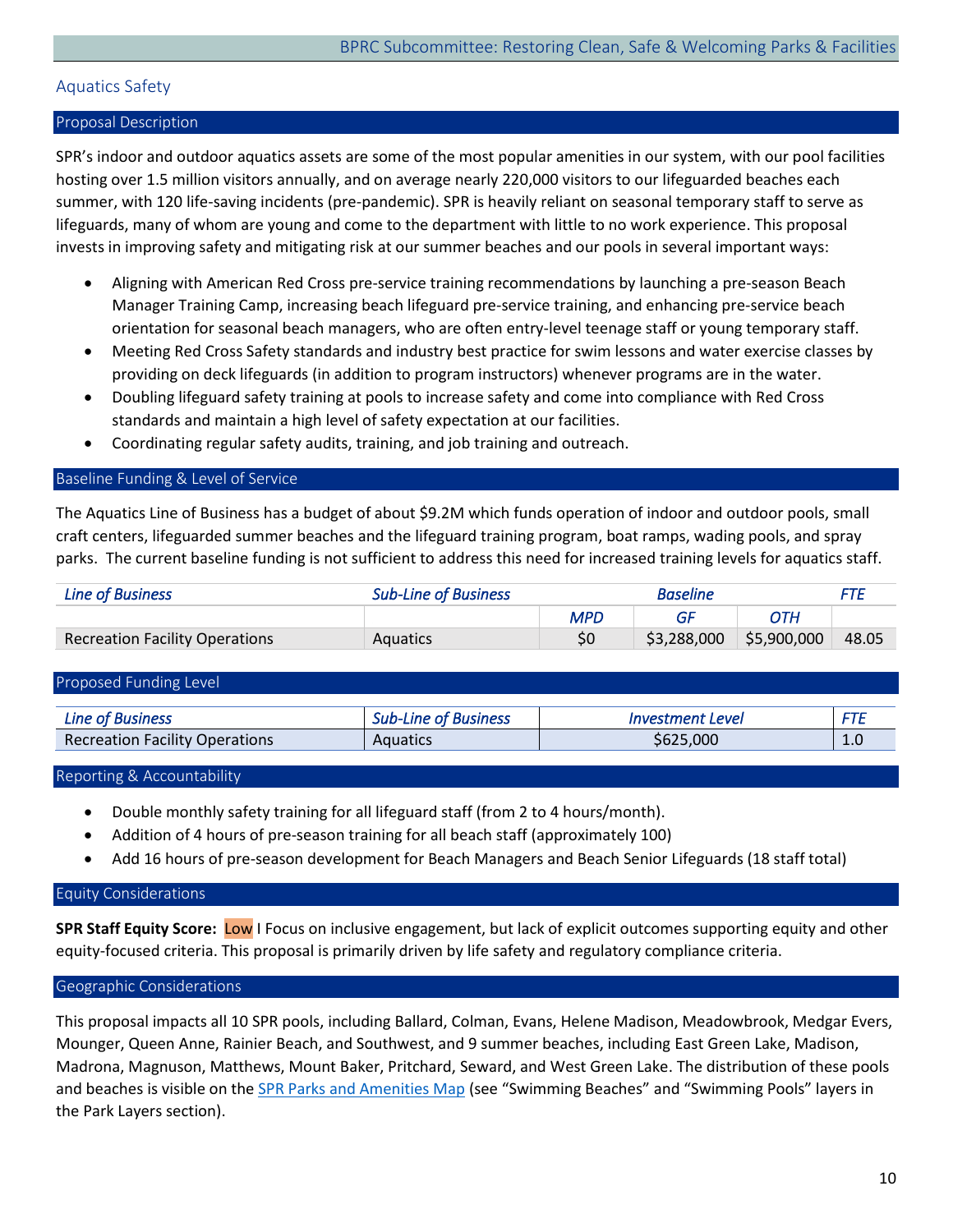# <span id="page-11-0"></span>Facility Maintenance Life Safety & Regulatory Compliance

#### Proposal Description

As the City of Seattle continues to grow, increased visits to and use of our facilities and parks impacts the level of wear and tear on our assets. The more use our amenities see, the faster our facilities and assets age, and the more maintenance is needed, both to respond to emergent, demand-based maintenance needs and to continue our commitment to preventative maintenance. This proposal bolsters support for scheduled preventative maintenance and regulatory compliance work by adding positions in skilled trades including on the plumbing, electrical, metal fabrication, and concrete crews. This proposal also includes installation of remote monitoring of our sewer lift stations and upgrades to our electrical system panels to provide real-time alerts enabling SPR to dispatch staff to repair in advance of overflows that would impact community safety and public. This proposal would also implement remote monitoring of chemical water controls for SPR's pools and spray parks, allowing SPR to preventatively monitor these systems and respond to issues before significant failures occur. Finally, this proposal replaces and repair structural items for our aquatic assets that are aging and need replacement including pool covers, diving board platforms, pool decks, deck drains, locker room floors, and electrical systems to meet industry standards, better support the health and safety of pool users, and save energy.

#### Baseline Funding & Level of Service

The Facility Maintenance Sub-Line of Business has a total budget of \$21.3 million, 20% of which is supported by the Park District, and includes a total of 147.5 FTE.

| <b>Line of Business</b>                   | <b>Sub-Line of Business</b> | <b>Baseline</b> |                                                                                       | <b>FTF</b> |  |
|-------------------------------------------|-----------------------------|-----------------|---------------------------------------------------------------------------------------|------------|--|
|                                           |                             | <b>MPD</b>      |                                                                                       | ОТН        |  |
| Capital Planning & Facilities Maintenance | <b>Facility Maintenance</b> |                 | $\frac{1}{2}$ \$4,262,000 $\frac{1}{2}$ \$14,108,000 $\frac{1}{2}$ \$2,970,000 147.50 |            |  |

| Proposed Funding Level                    |                             |                         |     |
|-------------------------------------------|-----------------------------|-------------------------|-----|
| <b>Line of Business</b>                   | <b>Sub-Line of Business</b> | <b>Investment Level</b> | FTE |
| Capital Planning & Facilities Maintenance | <b>Facility Maintenance</b> | \$1,150,000             | 6.0 |
|                                           |                             |                         |     |

#### Reporting & Accountability

By the end of Cycle 2, the following would be achieved:

- Increase in response time to address emergent repairs and maintenance across the City.
- Increase in ratio of preventative maintenance to demand-based maintenance.
- Installation of remote monitoring chemical controllers at all 10 pools and 9 spray parks.
- Replacement of pool covers (6 sites), pool deck repairs (4 sites), and replacement of diving platforms (6 sites).

# Equity Considerations

**SPR Staff Equity Score:** Medium I Focus on expanding access to SPR services, responsiveness to community feedback, and some explicit outcomes that support equity, but primarily driven by safety and regulatory compliance criteria.

# Geographic Considerations

The aquatics investments span SPR's 10 pools: Ballard, Colman, Evans, Helene Madison, Meadowbrook, Medgar Evers, Mounger, Queen Anne, Rainier Beach, and Southwest, and 9 spray parks: Ballard Commons, Beacon Mountain, Georgetown, Highland Park, Miller, Northacres, Pratt, South Lake Union, and Yesler. SPR would prioritize sequence of installations using the Race and Social Equity Index map. The distribution of pools and spray parks is visible on the SPR [Parks and Amenities Map](https://seattlecitygis.maps.arcgis.com/apps/instant/basic/index.html?appid=d2d97894f87c42e4b31ec14024d43775) (see "Spray Park" and "Swimming Pool" layers in the Park Layers section). The remainder of the proposal is systemwide.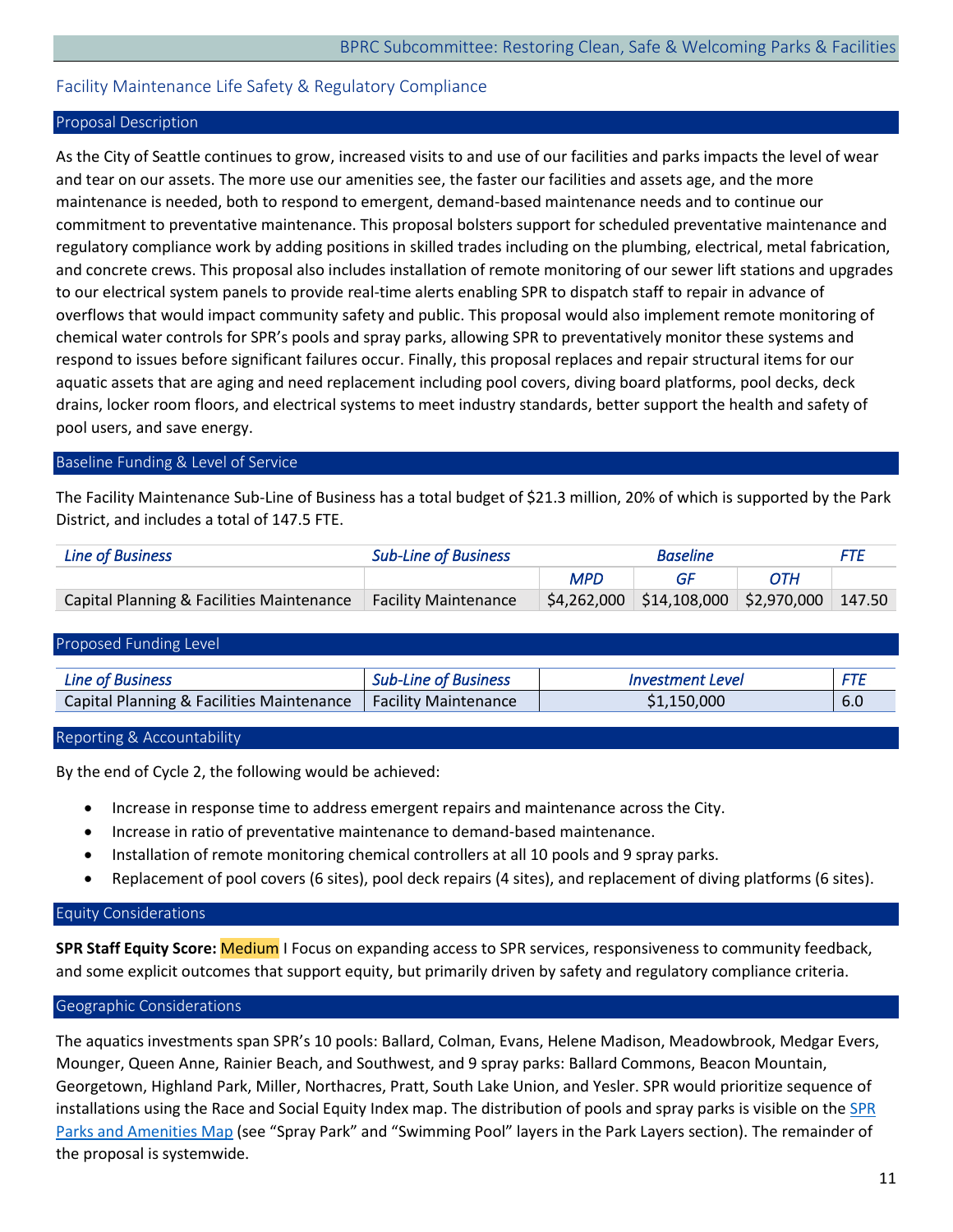# <span id="page-12-0"></span>Human Resources Safety Compliance and Training

#### Proposal Description

This proposal adds resources for SPR to operate a more dynamic and responsive Safety and Health Unit to maintain a healthier workforce that will be fully compliant with workplace safety and training programs. This includes expanding staff capacity within the Safety and Health Unit meet the needs of a growing workforce and increasingly complex safety requirements and protocols, implement more robust training programs, conduct more rigorous site audits, and install a new software system to track, assess, and monitor all safety-related data records across the department. This additional capacity would enable this unit to better support employees affected by workplace violence incidents at all stages: beforehand through training and hearing employee concerns, during events to arrive on scene as quickly as possible, and after through follow up and identification of supportive tools, programs, or trainings. This investment would also increase the team's ability to deliver needed training to front-line staff regularly who interact with individuals living unsheltered on a daily basis to promote safety for staff and visitors to our parks and facilities.

#### Baseline Funding & Level of Service

The Administration & Support Sub-Line of Business has a total budget of \$15 million, 11% of which is supported by the Park District, and includes a total of 90.77 FTE. The department's Safety and Health Unit is part of Sub-Line of Business with 4.0 FTE and a base budget of \$605,000.

| <b>Line of Business</b>  | <b>Sub-Line of Business</b> |            | <b>Baseline</b>                                    |     | FTF   |
|--------------------------|-----------------------------|------------|----------------------------------------------------|-----|-------|
|                          |                             | <b>MPD</b> |                                                    | ОТН |       |
| Administration & Support | Administration & Support    |            | $\frac{1}{2}$ \$1,876,000 \$11,280,000 \$1,844,000 |     | 90.77 |

| Proposed Funding Level   |                                     |                         |            |
|--------------------------|-------------------------------------|-------------------------|------------|
| <b>Line of Business</b>  | <b>Sub-Line of Business</b>         | <i>Investment Level</i> | <b>FTE</b> |
| Administration & Support | <b>Administration &amp; Support</b> | \$335,000               | 2.0        |

Reporting & Accountability

• Baseline reporting data on how this proposal supports a focus on workplace violence prevention and safety and health training compliance would be developed in early in Cycle 2.

#### Equity Considerations

**SPR Staff Equity Score:** Low I Some focus on use of RSJ tools, but lack of explicit outcomes supporting equity and other equity-focused criteria, and primarily driven by life safety and regulatory compliance criteria.

#### Geographic Considerations

This is a system-wide proposal.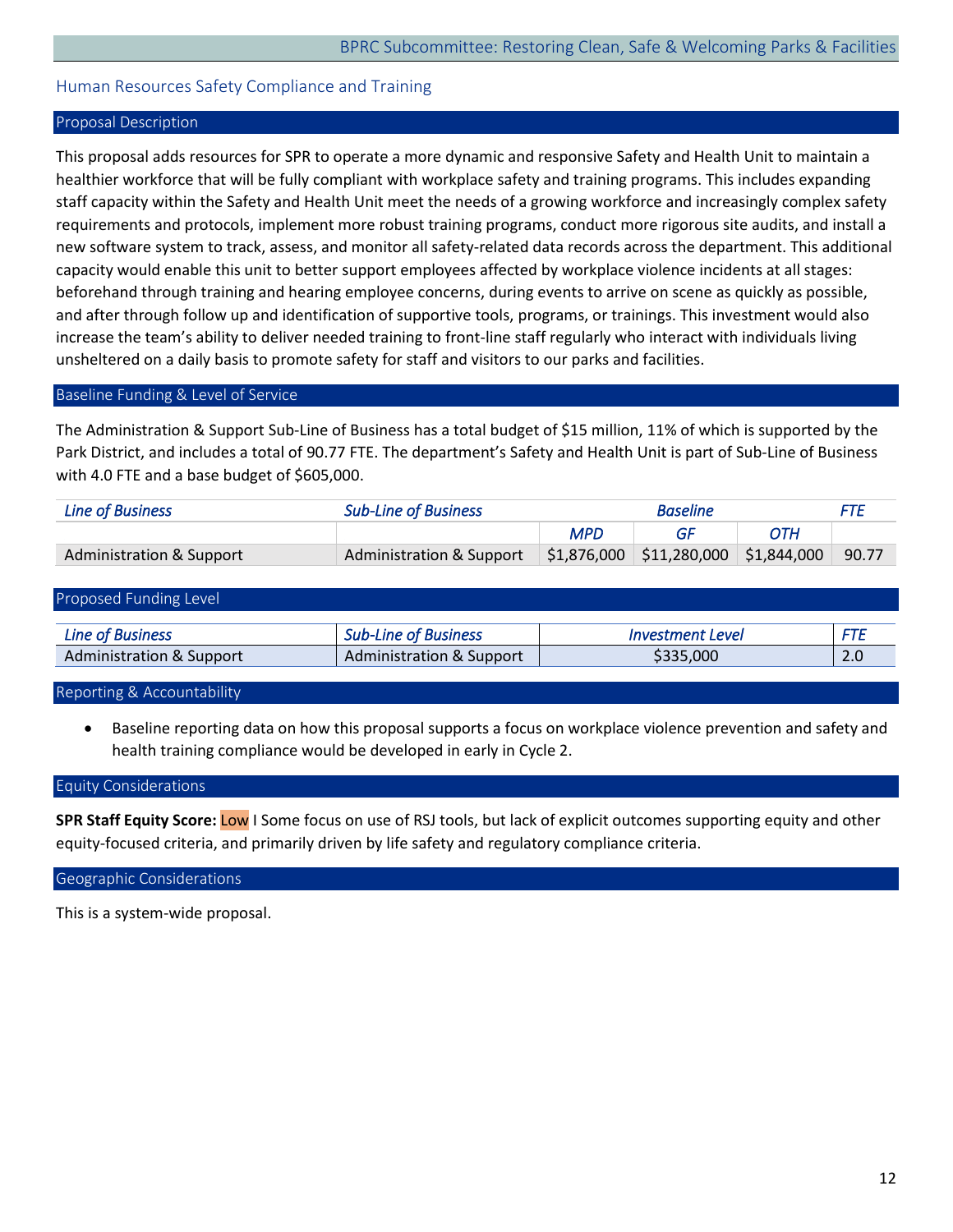# <span id="page-13-0"></span>Accessibility Barrier Removal

#### Proposal Description

In recent years, SPR has expanded its efforts to make its facilities accessible to all users, and processes are now in place to ensure all new projects meet ADA standards. However, a significant backlog of accessibility upgrades remains across SPR's system. This proposal would add additional funding to comply with the Americans with Disabilities Act (ADA), enabling SPR to make significant progress toward addressing all items listed on the Citywide Barrier Removal Schedule, a list of documented accessibility barriers at some of the most heavily programmed City-owned facilities that has been gathered through a combination of Department of Justice (DOJ) citations and consultant assessments. This proposal also adds a full-time carpenter to focus on dedicated ADA work that is needed in all of our facilities, including modifying countertops and workstations, adjusting all door hardware to correct pressure, removing protruding objects, installing signs, adjusting and installing grab bars, installing bathroom fixtures to the correct height.

#### Baseline Funding & Level of Service

There is an estimated \$90+ million of investments needed to eliminate all accessibility barriers identified in the Citywide Barrier Removal Schedule. Historically, the City has acknowledged the significant financial investment required to meet its ADA obligations and allocated \$2 million annually in Real Estate Excise Tax (REET) funding to support progress toward this goal, which is committed to standalone ADA projects and leveraged with other capital projects to incorporate ADA elements into other project scopes.

# Proposed Funding Level

| <b>Line of Business</b>                | <b>Sub-Line of Business</b>         | Investment Level | <b>FTF</b> |
|----------------------------------------|-------------------------------------|------------------|------------|
| Asset Management & Life Cycle Programs | <b>Accessibility and Compliance</b> | \$2,080,000      |            |

#### Reporting & Accountability

- Additional funding accelerates the timeline to remove all barriers from approximately 46 years with current funding to 23 years.
- 250 barriers addressed annually (on average).
- 6-7 automatic doors retrofitted annually.

# Equity Considerations

Facilities with the highest levels of programming (community centers and pools) are the top priority for projects, followed by regional parks, then specialty use facilities or parking, then community/neighborhood/pocket parks, with the lowest priority applied to sites not actively used for programming. Within each of these tiers, however, projects are and will continue to be selected with an eye toward prioritizing facilities that serve vulnerable populations and locations of the city with more people of color using tools like the Citywide Race and Social Equity Index.

#### Geographic Considerations

Potential sites for improvement identified through existing interdepartmental planning efforts include:

| <b>Potential Early Project Candidates</b>      | <b>Race and Social Equity Index Quintile</b> | <b>Council District</b> |
|------------------------------------------------|----------------------------------------------|-------------------------|
| <b>Colman Pool Facility Renovation</b>         | Second Lowest Disadvantage                   |                         |
| Dahl Playfield Accessibility Improvements      | Second Lowest Disadvantage                   | $\overline{4}$          |
| Genesee Park and Playfield Access Improvements | <b>Highest Disadvantage</b>                  |                         |
| Helene Madison Pool Accessibility Improvements | Second Highest Disadvantage                  |                         |
| Jefferson Park Access Improvements             | <b>Highest Disadvantage</b>                  |                         |
| Judkins Park Accessibility Improvements        | <b>Highest Disadvantage</b>                  |                         |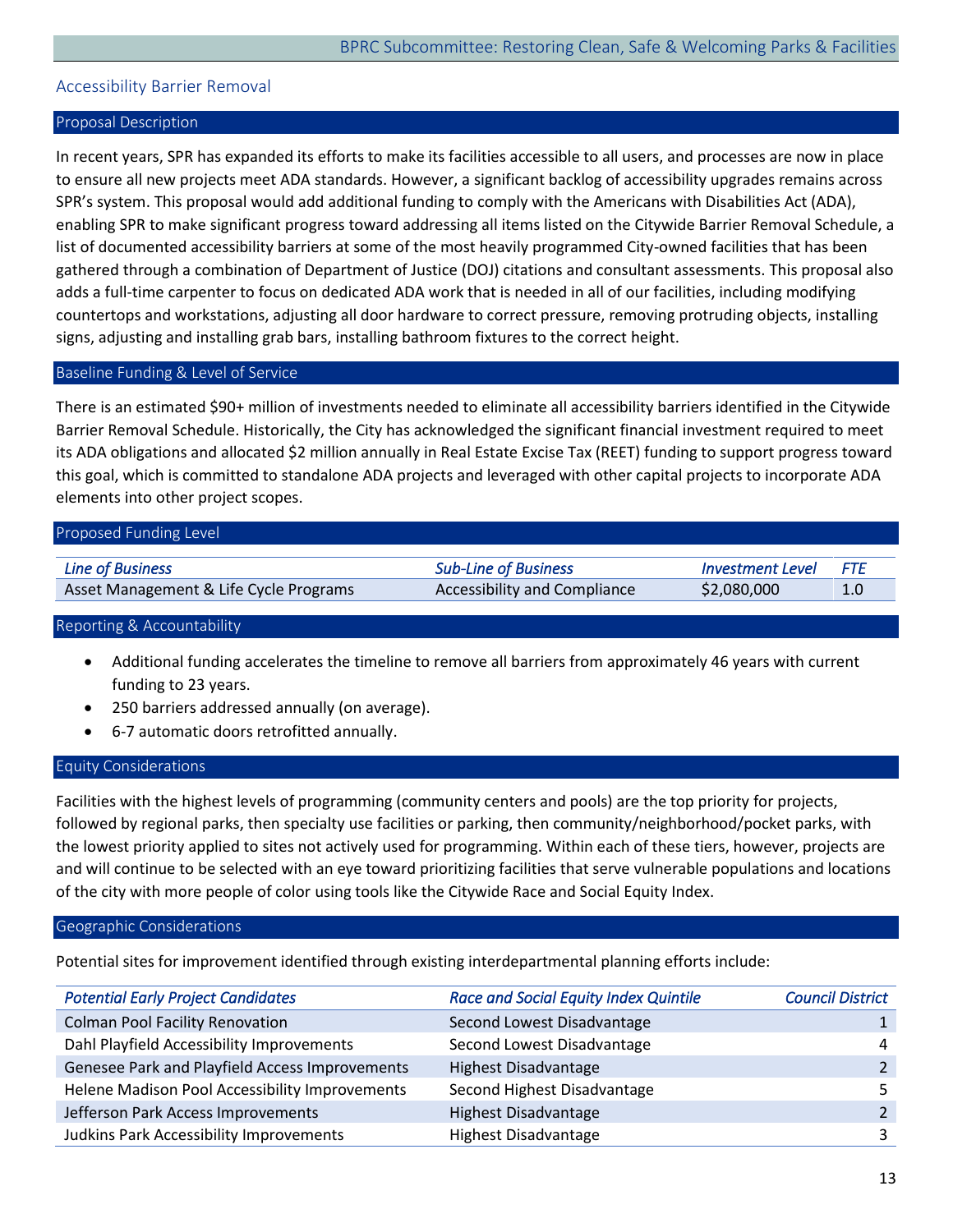# BPRC Subcommittee: Restoring Clean, Safe & Welcoming Parks & Facilities

| Kubota Gardens Accessibility Improvements         | <b>Highest Disadvantage</b> |   |
|---------------------------------------------------|-----------------------------|---|
| Laurelhurst CC and Playfield Access Improvements  | Lowest Disadvantage         | 4 |
| Lincoln Park Accessibility Improvements           | Second Lowest Disadvantage  |   |
| Loyal Heights CC Accessibility Improvements       | Second Lowest Disadvantage  | 6 |
| <b>Magnuson Park Accessibility Improvements</b>   | Middle Disadvantage         | 4 |
| <b>Magnuson Park Building Access Improvements</b> | Middle Disadvantage         | 4 |
| Montlake Community Center Access Improvements     | Lowest Disadvantage         | 3 |
| Mounger Pool Accessibility Improvements           | Second Lowest Disadvantage  |   |
| Northacres Park Accessibility Improvements        | Second Highest Disadvantage | 5 |
| <b>Seacrest Park Accessibility Improvements</b>   | Middle Disadvantage         |   |
| Seward Park Accessibility Improvements            | Middle Disadvantage         |   |
| West Seattle Stadium Accessibility Upgrade        | Middle Disadvantage         | 1 |

See "Accessibility Barrier Removal" layer on Potential Cycle 2 Park District Capital Investments map for geographic distribution of these sites.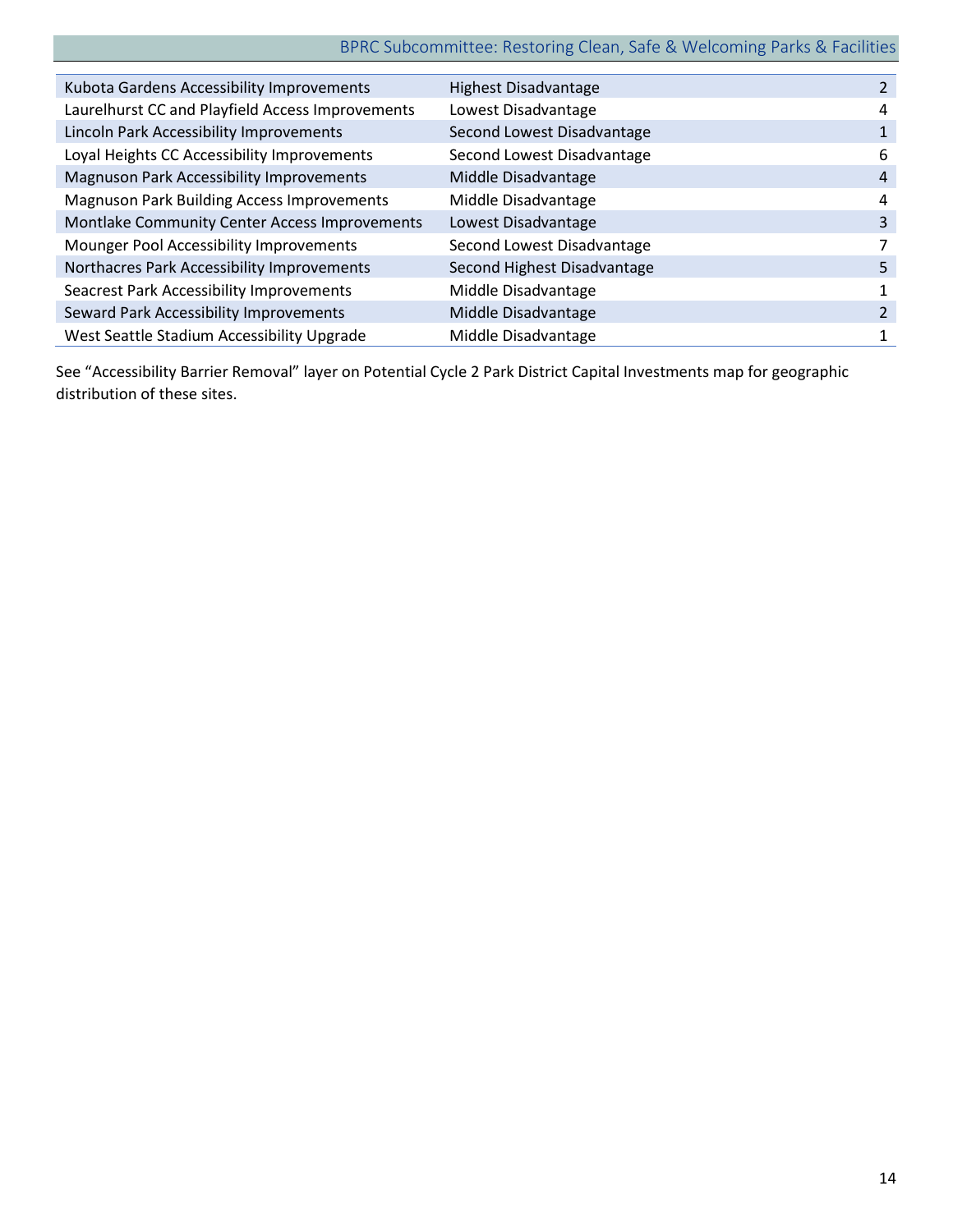# <span id="page-15-0"></span>Unreinforced Masonry Retrofits

#### Proposal Description

This proposal is for a program to assess and retrofit SPR's portfolio of unreinforced structures in anticipation of new city requirements to be developed by Seattle Department of Construction and Inspections (SDCI) within the next few years. It will enhance the safety of these facilities for users and increase the possibility that they will be serviceable after a major earthquake. Based on a preliminary analysis of SPR's building portfolio, SPR may own as many as 104 buildings which may qualify as Unreinforced Masonry (URM) and be subject to forthcoming requirements for assessment and retrofit. Approximately 75% of these buildings are vacant, single-story, and/or rarely occupied, which may mean that they will face fewer requirements. SPR estimates that at least 25 of our actively programmed facilities (i.e., used by SPR or tenants, used as maintenance or office facilities, or rented out for events) will likely need an assessment, and many will need retrofits. This proposal would first fund an assessment of SPR facilities to assess seismic risk. Until the requirements are known and the assessments completed, it will be difficult to determine the total funding necessary to complete all of the needed retrofits by the to-be-determined deadlines, but additional funding needs are anticipated. SPR will seek to amplify this investment with supplemental funding through FEMA and other external sources. To maximize efficiencies, this work will be coordinated with other types of improvements like accessibility and utility system upgrades to the extent possible.

#### Baseline Funding & Level of Service

SPR does not currently have any dedicated funding to assess seismic risk or retrofit facilities. Currently, seismic upgrades are included in major facility renovation or redevelopment project scopes as feasible.

| Proposed Funding Level                 |                             |                         |     |
|----------------------------------------|-----------------------------|-------------------------|-----|
|                                        |                             |                         |     |
| Line of Business                       | <b>Sub-Line of Business</b> | <b>Investment Level</b> | FTF |
| Asset Management & Life Cycle Programs | <b>Buildings</b>            | \$1,770,000             | 0.0 |

#### Reporting & Accountability

• SPR anticipates reporting on the number of facilities assessed and retrofitted. Specific targets would be determined in the first years of funding during the assessment phase.

#### Equity Considerations

Due to the life safety concerns that this work addresses, facilities will be prioritized for this work based primarily on their occupancy rates and seismic vulnerability.

#### Geographic Considerations

Recognizing the uncertainties associated with forthcoming guidance from SDCI and the need to conduct assessments to identify specific sites, only one project is anticipated for early assessment and possible retrofit has been identified:

| <b>Potential Early Project Candidates</b> | <b>Race and Social Equity Index Quintile</b> | <b>Council District</b> |
|-------------------------------------------|----------------------------------------------|-------------------------|
| <b>Colman Pool Facility Renovation</b>    | Second Lowest Disadvantage                   |                         |

Additional sites are anticipated to be identified in the early years of Cycle 2. See "Unreinforced Masonry (URM) Retrofits" layer on Potential Cycle 2 Park District Capital Investments map to view this site.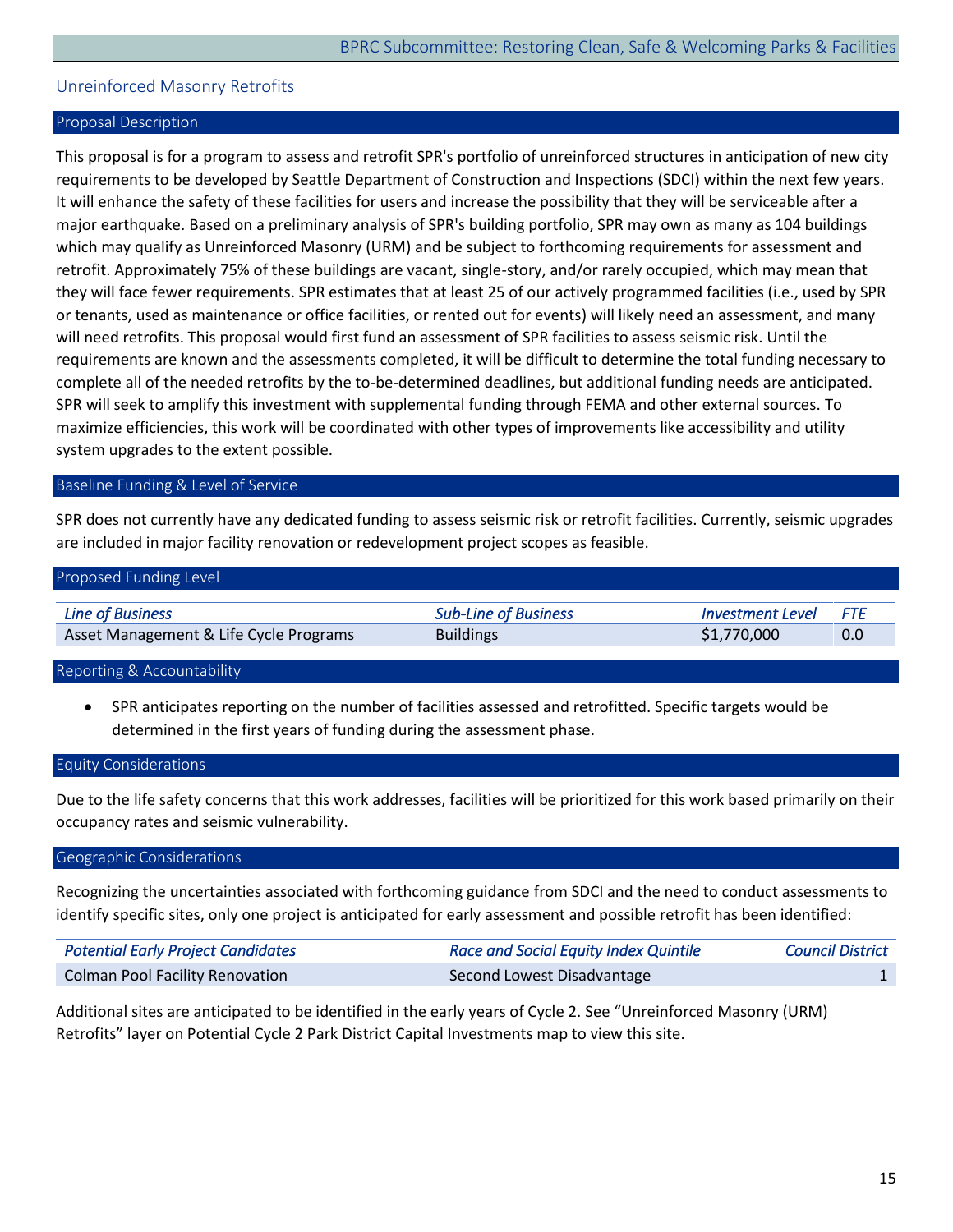# <span id="page-16-0"></span>Continuing to Fix It First

# Cycle 2 Funding Strategy

SPR continues to recognize the importance of stewarding our assets through a life cycle approach to support decisionmaking that minimizes costs, improves asset performance, and reduces risks. This strategy builds on Cycle 1 investments in major maintenance and underscores our department's commitment to employing the criteria of equity, asset condition, safety, regulatory requirements, efficiency, and opportunity when investing in extending the lifespan of our assets to benefit our users.

#### Alignment with SPR Strategic Priorities

[2020-2032 Strategic Plan](https://www.seattle.gov/Documents/Departments/ParksAndRecreation/PoliciesPlanning/SPR_Strategic_Plan.03.27.2020.pdf) HP2 = HP3 = OE6 = OE9 [2022-2024 Action Plan](https://www.seattle.gov/Documents/Departments/ParksAndRecreation/BRPC/2022-2024%20Action%20Plan_031022.pdf) n/a

#### Reporting & Accountability

- Accessibility and stabilization improvements at 3 additional pools over the cycle (5 total, including base funding).
- Significant progress toward several high-priority investments at Magnuson Park.
- Renovation of 2 additional play area projects annually (6 total, including base funding).
- 16+ dedicated, lighted pickleball courts to be added across two locations in Cycle 2

# Relevant Community Input

# **2019 Strategic Plan Engagement**

- Support for repairing pools and community centers
- Strong support for maximizing pool facilities
- Support for focusing on play area accessibility and embracing new trends like nature play
- Strong support for increasing pickleball access
- Support for developing multi-use spaces in parks and community centers to mitigate growth and density

#### **2021 Action Plan Engagement**

- Strong interest in reopening and preserving access to pool facilities
- Strong interest in expanded pickleball facilities/access, especially in south end of City
- Stronger support and interest in maintaining and enhancing the system and assets we have versus building new facilities

# Equity Considerations

Equity is one of the six key criteria used in prioritizing and sequencing projects encompassed in SPR's Asset Management and Life Cycle Programs line of business. For each of the specific asset categories referenced in the proposals in this strategy, factors like location of assets, historic level of service and investment, community demand, and neighborhood demographics will be weighed against other critical criteria like facility condition and opportunity to seek efficiencies with other capital projects.

#### Proposed Investments

Supplements investments in the life cycle maintenance of several asset categories of high priority to communities we serve, including support to move SPR closer to life cycle replacement of several high-use community amenities including pools, facilities at Magnuson Park, play areas, and tennis and pickleball courts. Also includes one pre-commitment, a significant investment in major maintenance at Amy Yee Tennis Center. Funding for this project is assumed in Cycle 2, and the BPRC is being asked to provide input on scope and scale, not to prioritize this investment against others.

**Note:** *All investments are annualized and may vary in individual years*.

| <b>Proposed Expansion</b>       | <b>Line of Business</b>               | <b>Investment Level</b> | FTE |
|---------------------------------|---------------------------------------|-------------------------|-----|
| Pool Maior Maintenance          | Asset Management & Life Cycle Program | \$1,200,000             | 0.0 |
| Magnuson Park Major Maintenance | Asset Management & Life Cycle Program | \$1,200,000             | 0.0 |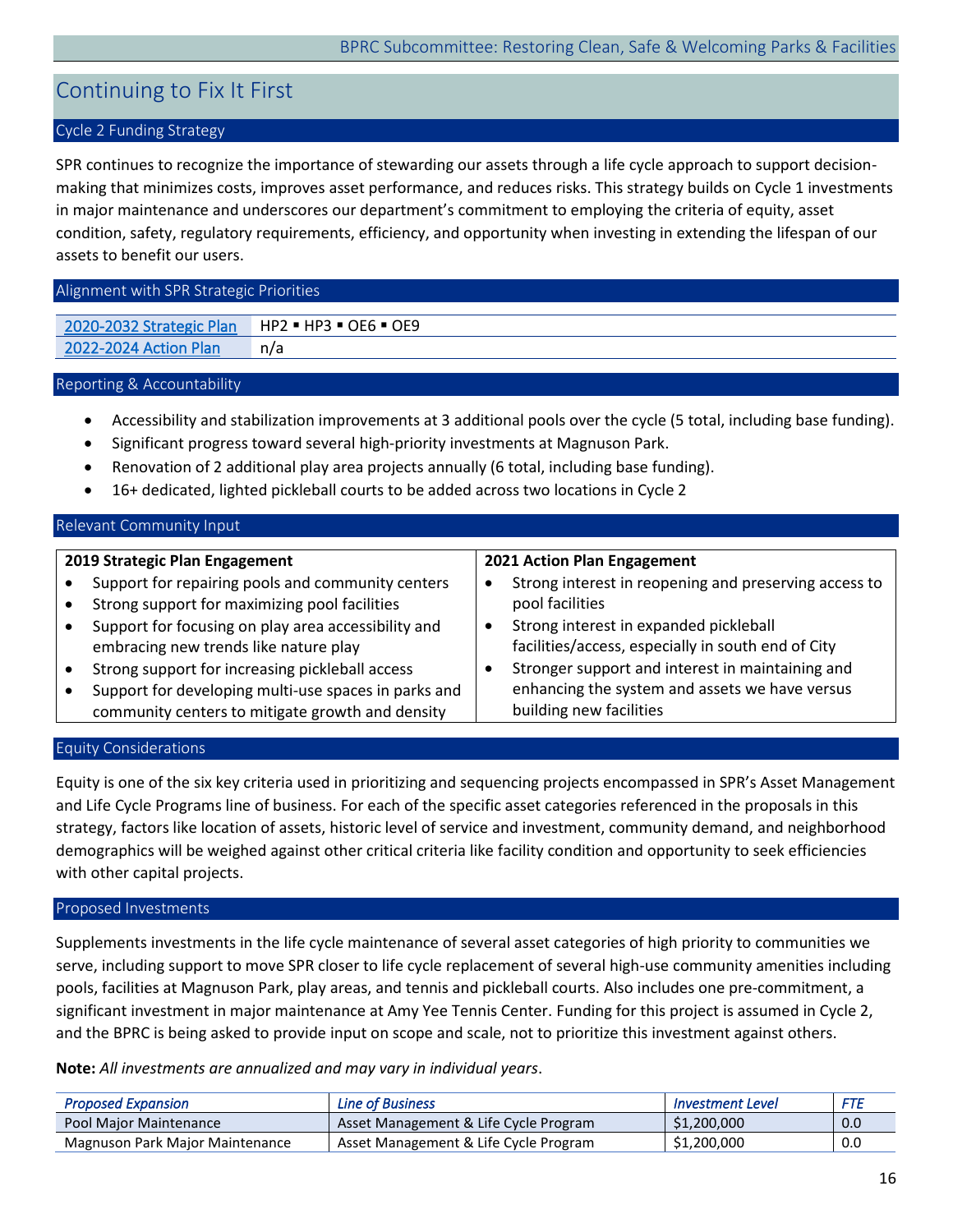# BPRC Subcommittee: Restoring Clean, Safe & Welcoming Parks & Facilities

| Play Area Renewal                    | Asset Management & Life Cycle Program  | \$1,250,000 | 0.0 |
|--------------------------------------|----------------------------------------|-------------|-----|
| Racket Sport Maintenance & Expansion | Asset Management & Life Cycle Program; | \$1,550,000 | 0.0 |
|                                      | Capital Development & Improvement      |             |     |
|                                      | Total Ongoing   \$5,200,000            |             | 0.0 |

Other Considerations *(ideas or investments not currently included in strategy)* 

Building new indoor or outdoor pools, converting wading pools to spray parks, adding new play areas, adding new tennis courts, funding above base for athletic field renovation, resurfacing, or conversions.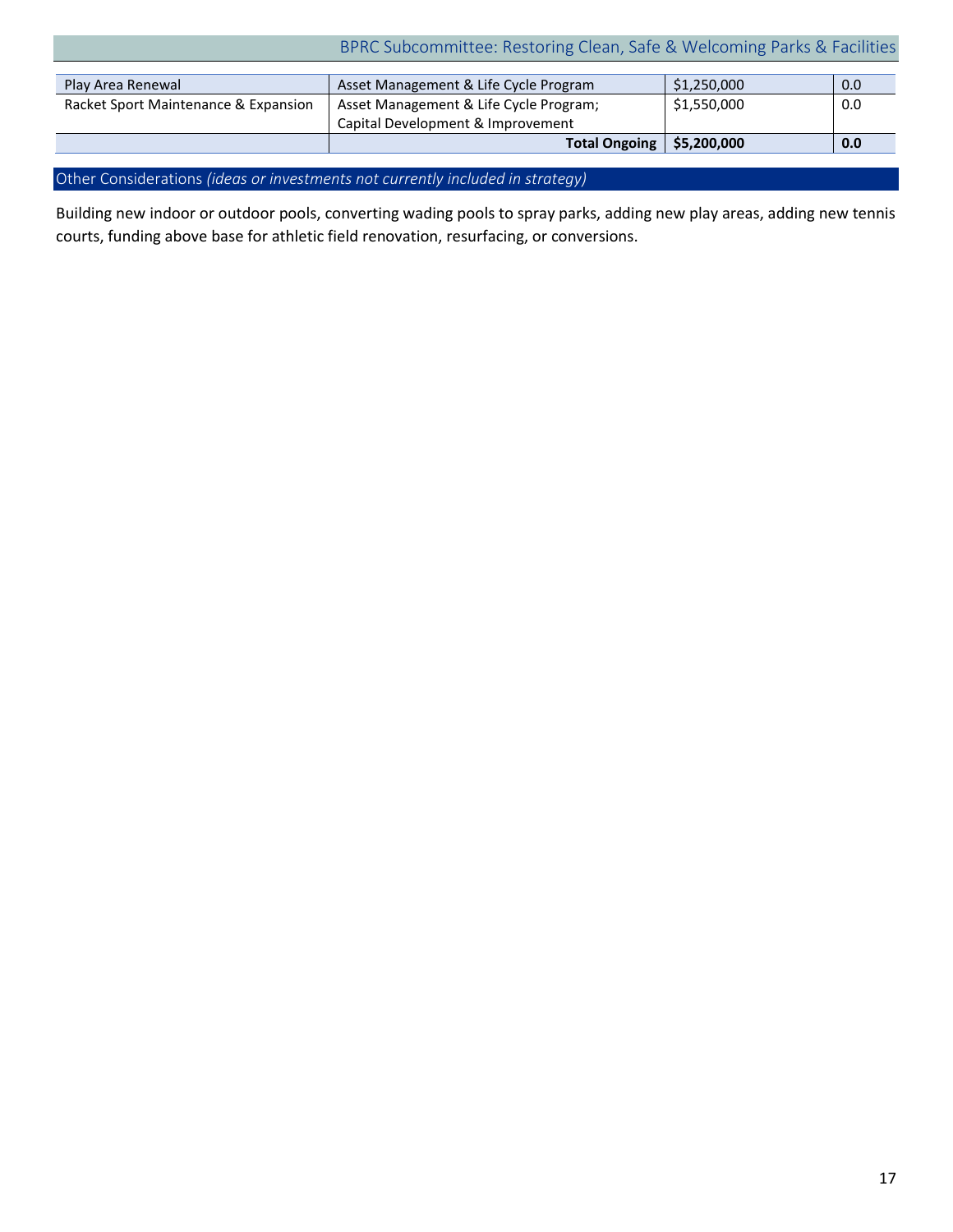# <span id="page-18-0"></span>Pool Major Maintenance

#### Proposal Description

Between 2016 and 2021, SPR implemented a series of pool projects to address immediate critical maintenance and life safety needs at 8 of the 10 SPR-owned and operated public pools. While SPR was able to stabilize these 8 pools to keep them operational and safe, additional work is required at many of them to make them accessible, prevent further deterioration, and make them comfortable to users. This proposal provides additional funding for SPR to address a backlog of pool major maintenance and accessibility upgrades. Investments include locker room renovations (many of which have not been upgrades since their construction in the 40's, 50's or 70's and do not meet accessibility standards), roof replacements, structural upgrades, and mechanical system upgrades. This funding would allow SPR to address needs more comprehensively at up to 3 facilities and to better leverage a current King County Levy grant opportunity for aquatic facilities, which offers up to \$2M for projects such as these that can match on a 1:1 basis and currently expires in 2025. SPR's goal would be to plan and design each of these projects in conjunction with electrification (proposed separately) to minimize downtime to the facility and provide an efficiency in terms of total project costs.

#### Baseline Funding & Level of Service

Currently, approximately \$8 million is planned for pool major maintenance (~\$1.3 million per year) allocated over the next six years. This funding would allow SPR to address known needs at 2 pools.

| Proposed Funding Level                |                             |                         |       |
|---------------------------------------|-----------------------------|-------------------------|-------|
| <b>Line of Business</b>               | <b>Sub-Line of Business</b> | <b>Investment Level</b> | I FTF |
| Asset Management & Life Cycle Program | <b>Pools and Aquatics</b>   | \$1,200,000             | 0.0   |

#### Reporting & Accountability

• Accessibility and stabilization improvements at 3 additional pools over the cycle (potentially more pending external funding), for total of 5 throughout Cycle 2 including base funding and assuming SPR is successful in leveraging King County grant funding

#### Equity Considerations

A primary prioritization criterion for this round of pool projects will be accessibility improvements. Projects will be selected primarily based on the condition of the facilities but also with consideration for the populations served.

#### Geographic Considerations

SPR anticipates receiving a \$2 million grant from King County to support upgrades at Colman pool (covering approximately 1/3 of project cost). Additional potential renovation projects to be considered in Cycle 2 include:

| <b>Potential Early Project Candidates</b>          | <b>Race and Social Equity Index Quintile</b> | <b>Council District</b> |
|----------------------------------------------------|----------------------------------------------|-------------------------|
| <b>Colman Pool Facility Renovation Project</b>     | Second Lowest Disadvantage                   |                         |
| Helene Madison Pool Locker Room Renovation & Liner | Second Highest Disadvantage                  |                         |
| Mounger Pool Locker Room Renovations               | Second Lowest Disadvantage                   |                         |
| Southwest Pool Spa Repair                          | Highest Disadvantage                         |                         |

SPR also plans to conduct a condition assessment at Medgar Evers Pool which may place that location toward the top of the list for this funding. See "Pool Renovations" layer on Potential Cycle 2 Park District Capital Investments map for these sites.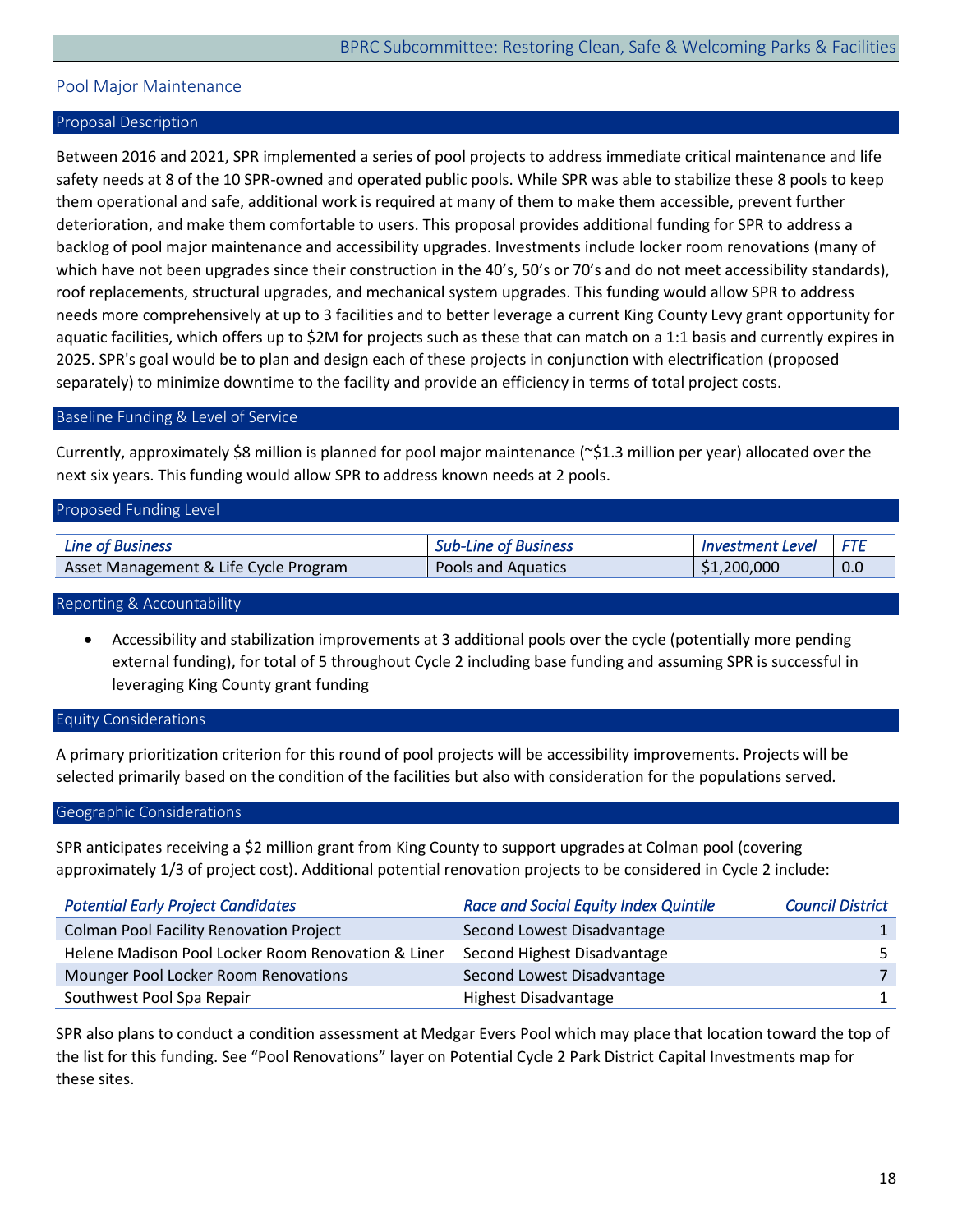# <span id="page-19-0"></span>Magnuson Major Maintenance

#### Proposal Description

Since Naval Station Puget Sound (now Magnuson Park) was conveyed to the City of Seattle and University of Washington, three primary landowners (SPR, Solid Ground, and UW) have transformed this complex into a place for learning, recreation, housing, and programming. However, several original Navy buildings remain unimproved and many, such as Building 2 (hangar) and Building 31 (Sail Sand Point boathouse) are in poor condition. Many of the roads lack basic features such as sidewalks. This proposal would tackle some of the most pressing building and infrastructure needs, include stabilization funding for the roof at Building 2, stabilization of Building 12, and seed funding for grant and private fund-raising for the covered moorage at Building 31, which is currently being used as the Sail Sand Point boathouse. It also includes funding for improvements in the 2021 Circulation Plan that would lead to greater accessibility, multi-modal mobility, and safety on Magnuson's roads and pathways, including a barrier-free loop trail. This work has long been a priority of park users and the Magnuson Park Advisory Council.

#### Baseline Funding & Level of Service

SPR currently has about \$6.9m dedicated funding planned for the aging buildings, road, and pathway infrastructure at Magnuson Park between 2023-2028, which will not be sufficient to stabilize the buildings and make planned road and pathway improvements. Projects at Magnuson have often been addressed on an ad hoc basis as they are prioritized in individual asset categories or in response to emergent needs. Immediate stabilization has been required several times and may continue to be a need given the age of the existing structures.

#### Proposed Funding Level

| Line of Business | <b>Sub-Line of Business</b>                                                        | Investment Level FTE |     |
|------------------|------------------------------------------------------------------------------------|----------------------|-----|
|                  | Asset Management & Life Cycle Program   Magnuson Park Buildings and Infrastructure | \$1,200,000          | 0.0 |

# Reporting & Accountability

- Stabilization of Building 2 roof
- 1-2 circulation plan projects in Cycle 2
- Seed funding for grant and private fund-raising for the covered moorage at Building 31 (Sail Sand Point)

#### Equity Considerations

All the neighborhoods immediately surrounding Magnuson Park are in the least disadvantaged or second least disadvantaged categories on the City's Race and Social Equity Index, while the park itself is categorized as middle disadvantage. More than 500 people live in the subsidized and transitional housing managed by Mercy Housing or Solid Ground within the complex. Many of the circulation improvements proposed were identified through a public process that included engagement with the local community, including these residents. Implementation of these road and pathway projects will provide better and safer pedestrian and bike connections from these homes to park amenities.

#### Geographic Considerations

Potential projects to be completed in Cycle 2 include:

| <b>Potential Early Project Candidates</b>      | <b>Race and Social Equity Index Quintile</b> | <b>Council District</b> |
|------------------------------------------------|----------------------------------------------|-------------------------|
| Barrier Free Loop Trail Improvements           | Middle Disadvantage                          | 4                       |
| Magnuson Building 31 Rehabilitation Commitment | Middle Disadvantage                          | 4                       |
| Magnuson Park Building 2 Hanger Re-roof        | Middle Disadvantage                          | 4                       |

These sites are visible in "Magnuson Park Buildings and Infrastructure" layer on the Potential Cycle 2 Park District Capital Investments map.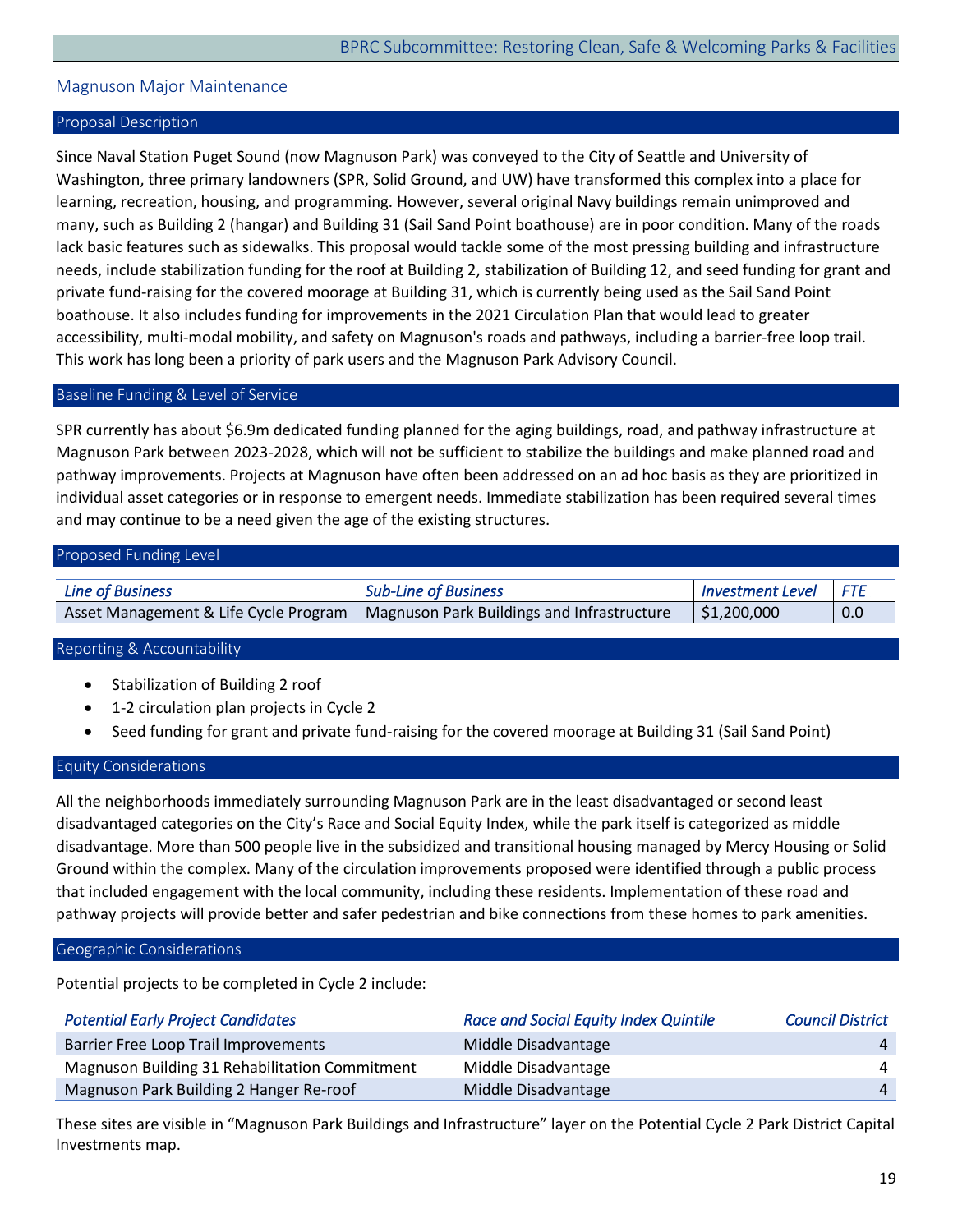# <span id="page-20-0"></span>Play Area Renewal

# Proposal Description

This proposal would provide additional funding for SPR to renovate play areas on a 25-year cycle, a timeline more closely aligned with industry standards and the expected service life of most equipment. Extending the life cycles of play area equipment make SPR more vulnerable to asset failure, which result in safety risks for users and potential closures of these popular park features. This investment will help SPR reduce the gap between our current play area replacement cycle (32 years) and a 20-year goal, which has been driven by rising construction costs, compliance with more stringent stormwater requirements, and investments in accessibility improvements, the latter of which are legal requirements and provide important benefits like reducing the stormwater flowing into our waterways and providing a wider range of users access to these amenities. As SPR begins to renovate play areas constructed with more stringent ADA standards after the late 1990's, fewer accessibility-related changes may be necessary, which could reduce the per-project cost.

#### Baseline Funding & Level of Service

SPR owns 151 children's play areas, and currently has an average of \$3.8 million planned per year in 2023-2028 to support play area renovation projects, which allows us to renovate play areas on a 32-year life cycle (~4.5/year).

| Proposed Funding Level                |                             |                         |     |  |  |  |
|---------------------------------------|-----------------------------|-------------------------|-----|--|--|--|
| <b>Line of Business</b>               | <b>Sub-Line of Business</b> | <b>Investment Level</b> | FTE |  |  |  |
| Asset Management & Life Cycle Program | <b>Park Features</b>        | \$1,250,000             | 0.0 |  |  |  |
|                                       |                             |                         |     |  |  |  |

#### Reporting & Accountability

• 1.5-2 additional play area projects/year (for a total of 6 annually, including base funding).

#### Equity Considerations

SPR is currently in the process of analyzing all play areas in SPR's inventory and creating a classification scheme that will inform the scope and scale of renovations with a goal of providing an equitable level of service across the city. We also seek to pilot a process of providing additional funding for community outreach for projects in neighborhoods with high BIPOC or immigrant populations to ensure that we meaningfully engage them in the planning and design process.

#### Geographic Considerations

Play areas likely to be renovated in Cycle 2 include:

| <b>Potential Early Project Candidates</b>        | <b>Race and Social Equity Index Quintile</b> | <b>Council District</b> |
|--------------------------------------------------|----------------------------------------------|-------------------------|
| Dr. Jose Rizal Park Renovation                   | <b>Highest Disadvantage</b>                  |                         |
| Firehouse Mini Park Play Area Renovation         | Second Highest Disadvantage                  | 3                       |
| Fred Hutchinson Playground Play Area Renovation  | <b>Highest Disadvantage</b>                  |                         |
| Judkins Park Play Area Renovation                | <b>Highest Disadvantage</b>                  | 3                       |
| Madrona Playground Play Area Renovation          | Second Lowest Disadvantage                   | 3                       |
| Magnuson Park Junior League Play Area Renovation | Middle Disadvantage                          | 4                       |
| Meridian Playground Play Area Renovation         | Lowest Disadvantage                          | 4                       |
| Rainier CC (Genesee Park) Play Area Renovation   | <b>Highest Disadvantage</b>                  | ำ                       |
| Southwest Pool Play Area Renovation              | <b>Highest Disadvantage</b>                  |                         |
| T.T. Minor Park Play Area Renovation             | Second Highest Disadvantage                  | 3                       |
| Viewridge Playfield Play Area Renovation         | Second Lowest Disadvantage                   | 4                       |

See "Play Area Increment" layer on Potential Cycle 2 Park District Capital Investments map for the geographic distribution of these sites.